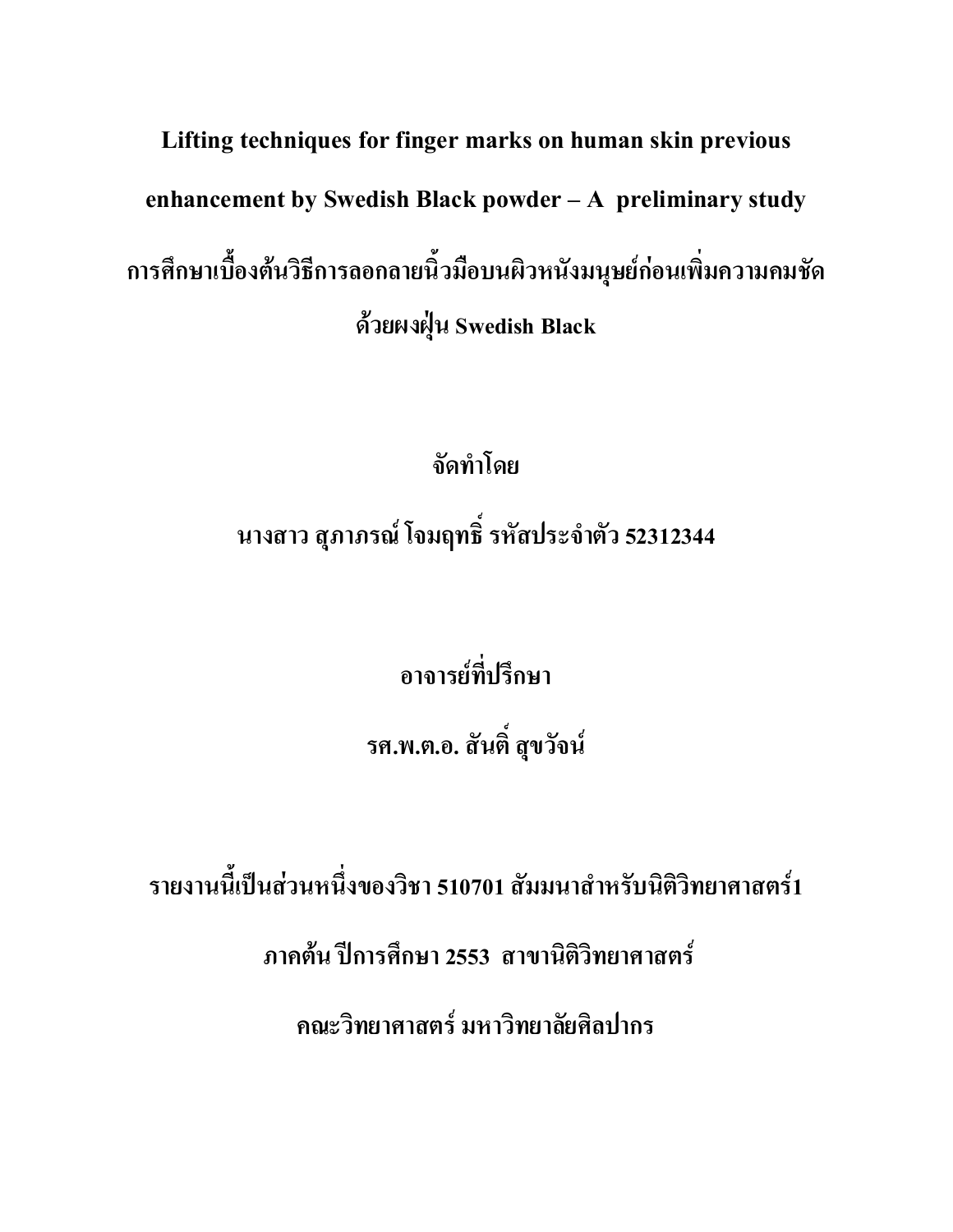ปัจจุบันพยานหลักฐานทางนิติวิทยาศาสตร์เข้ามามีบทบาทสำคัญในกระบวนการยุติธรรมมากขึ้นเนื่องจาก พยานหลักฐานในสถานที่เกิดเหตุทำให้ทราบว่าเกิดอะไรขึ้น ใครเป็นผู้กระทำผิด รวมทั้งสามารถพิสูจน์ความ บริสุทธิ์ของผู้ถูกกล่าวหาใด้และพยานหลักฐานที่พบในที่เกิดเหตุมีความสำคัญต่อการสืบสวนสอบสวนและ ี่ สามารถนำมาใช้เป็นพยานหลักฐานในการพิจารณาคดีความในชั้นศาลได้หนึ่งในพยานหลักฐานที่สำคัญทางนิติ ้วิทยาศาสตร์คือ ลายนิ้วมือ เนื่องจากลายนิ้วมือของแต่ละบุคคลจะ ไม่ซ้ำกันแม้จะเป็นฝาแฝดกันก็ตาม ลายนิ้วมือ ี่ ที่ปรากฏบนพื้นผิวแบ่งออกเป็น 3 ประเภท ได้แก่ ลายนิ้วมือสามมิติ ( plastic print ) ลายนิ้วมือที่มองเห็นด้วยตา แปล่า ( visible print ) และลายนิ้วมือแฝง ( latent print ) ซึ่งลายนิ้วมือสองชนิดแรกมองหึนได้ด้วยตาเปล่าแต่ ิลายนิ้วมือแฝงมองไม่เห็นด้วยตาเปล่าหรือมองเห็นไม่ชัด ลายนิ้วมือที่พบในที่เกิดเหตุส่วนใหญ่เป็นลายนิ้วมือ แฝงและคุณภาพของลายนิ้วมือแฝงขึ้นอยู่กับชนิดของผิววัตถุ ลักษณะการจับ ปริมาณของเหยื่อ ระยะเวลา รวมถึงสภาพอากาศ

รายงานฉบับนี้จัดทำขึ้นเพื่อให้ความรู้เกี่ยวกับการเก็บลายนิ้วมือแฝงบนผิวหนังของมนุษย์ ผู้จัดทำหวัง ้เป็นอย่างยิ่งว่ารายงานฉบับนี้จะเป็นประโยชน์สำหรับเป็นแนวทางในงานนิติวิทยาศาสตร์ได้

้นางสาว สุภาภรณ์ โจมฤทธิ์

ผู้จัดทำ

21 สิงหาคม 2553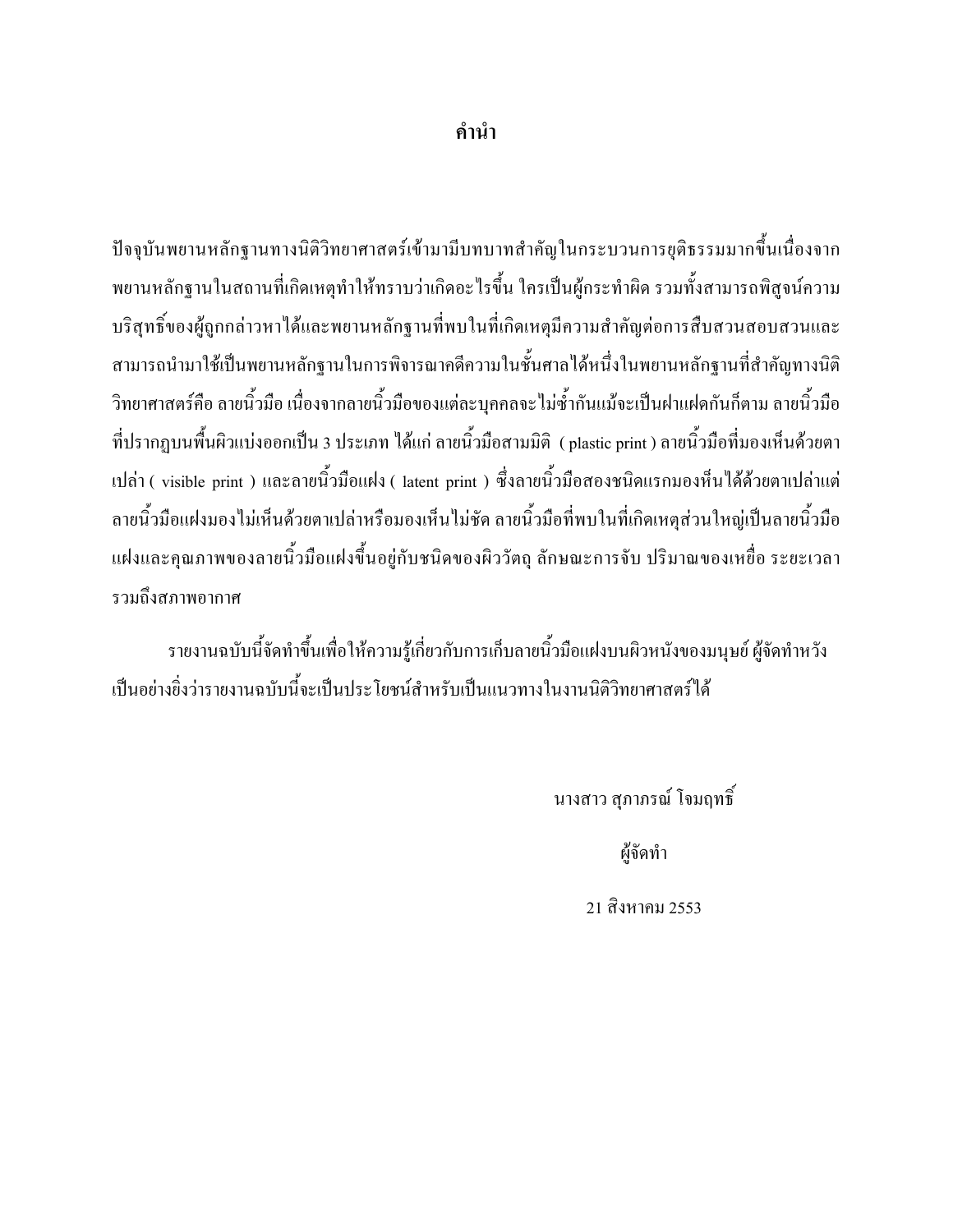# สารบัญ

|                                      | หน้า           |
|--------------------------------------|----------------|
| บทคัดย่อ                             |                |
| 1.บทนำ                               | 1              |
| 2. ทบทวนวรรณกรรม                     | $\overline{2}$ |
| 3. วัสดุและวิธีการทดลอง              | 12             |
| 4. ผลการทดลองและการอภิปรายผลการทดลอง | 14             |
| 5. สรุป                              | 20             |
| 6. บรรณานุกรม                        | 21             |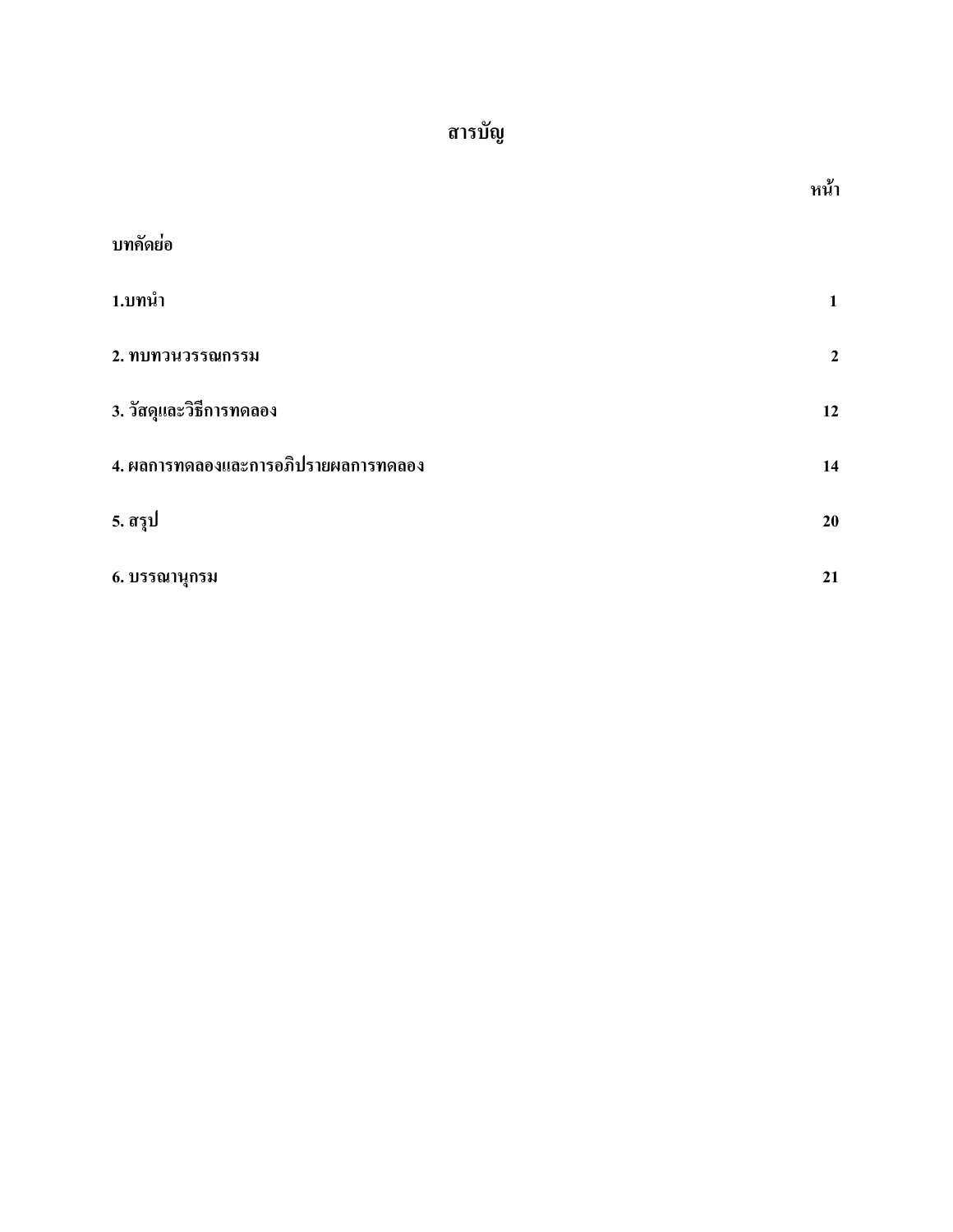#### บทคัดย่อ

มีการสำรวจเทคนิคการลอกลายนิ้วมือบางเทคนิคที่สามารถลอกลายนิ้วมือแฝงที่ถูกกู้คืนบนผิวหนังของคนที่มี ี่ชีวิต โดยใช้ส่วนผสมของผงฝุ่น Swedish Black สำหรับการกู้คืน ผู้ร่วมการวิจัยประทับลายนิ้วมือบนผิวหนังคน ี ที่มีชีวิต จากนั้นลายนิ้วมือทั้งหมดถูกกู้คืนด้วยผงฝุ่น Swedish Black กระบวนการถูกทำซ้ำหลัง 1 ชั่วโมงและ 4 ์ ชั่วโมง เก็บรักษาลายนิ้วมือเคียวกับหลักฐานประเภทลายนิ้วมือแฝงโคยกระบวนการลอกลายนิ้วมือต่างๆ เมื่อ ได้ ิตรวจสอบลายนิ้วมือบนผิวหนังแล้วสังเกตว่าสารลอกลายนิ้วมือต่างๆเช่น white instant lifter, white fingerprint gelatin, black fingerprint gelatin, silicone, transparent adhesive tape มีความเหมาะสม ซึ่งไปกว่านี้ white fingerprint gelatin และ white instant lifter มีประสิทธิภาพมากในการลอกลายนิ้วมือ โดยที่ black fingerprint gelatin มีประสิทธิภาพมากเช่นเดียวกันแต่ต้องตรวจลายนิ้วมือร่วมกับการใช้แสงเฉียง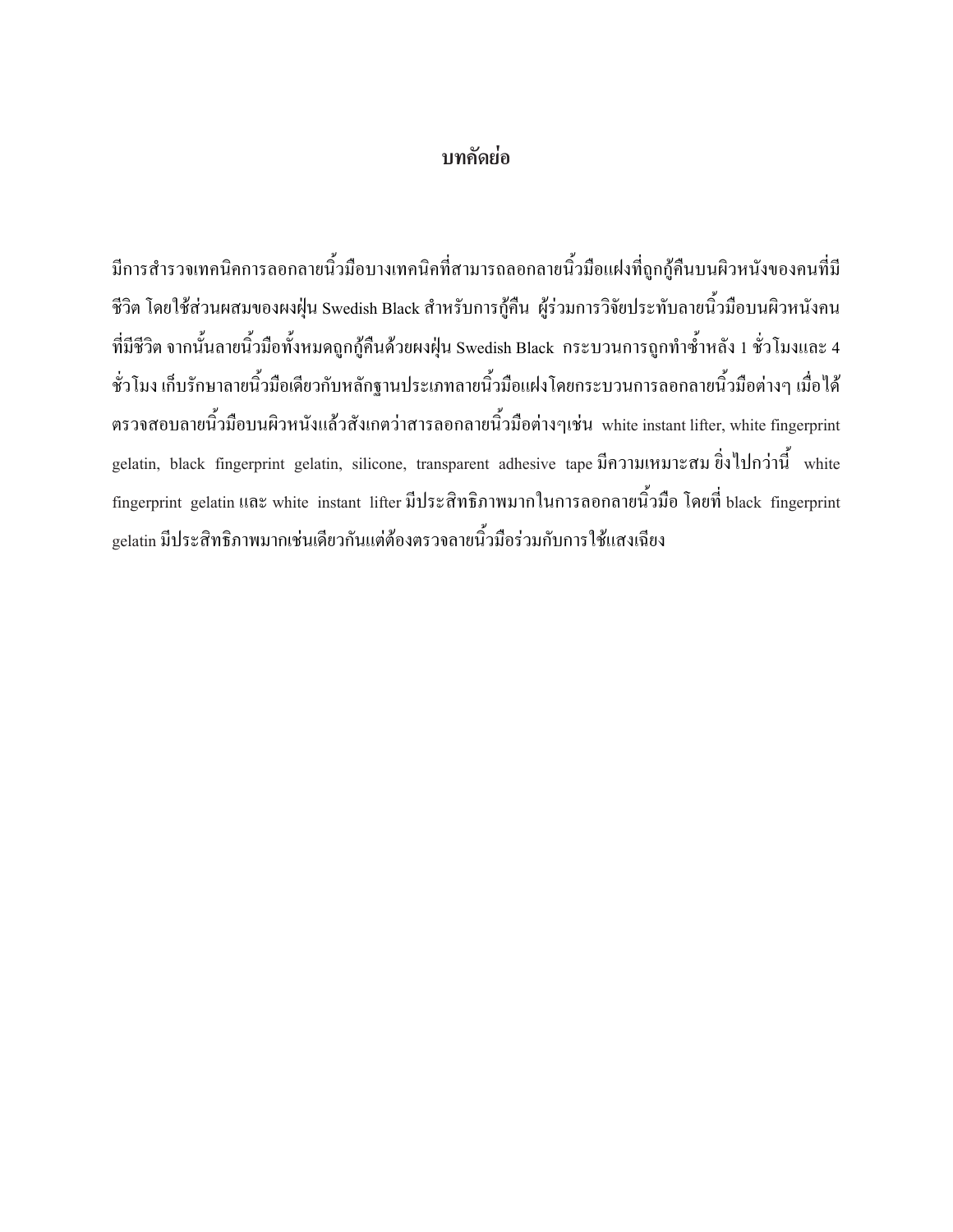## ำเทที่ 1

#### บทนำ

่ ในสถานที่เกิดเหตุรอยลายนิ้วมือเป็นหนึ่งในพยานหลักฐานที่พบบ่อยที่สุด อาจพบบนหลายพื้นผิว เช่น แก้ว ไม้ กระดาษ โลหะ ผล ไม้ ผักและ ผิวหนังมนุษย์ จากการศึกษาเชิงชันสูตรพบว่าผิวหนังมนุษย์เป็นหนึ่งใน ี พื้นผิวที่ยากแก่การกู้คืนรอยต่างๆที่ถูกประทับไว้ องค์ประกอบบางอย่างที่กำจัดรอยต่างๆมีอยู่บนเส้นนุนของ รอยประทับและบนผิวหนังมนุษย์ มีการรายงานด้านการชั้นสูตรหลายฉบับที่เกี่ยวกับกระบวนการตรวจหา ิ ลายนิ้วมือบนผิวหนังมนุษย์ Sampson และคณะ ได้คิดค้นวิธีการกู้คืนหลักฐานประเภทลายนิ้วมือแฝงจาก ้ผิวหนังมนุษย์ได้สำเร็จในขณะที่ Delmas นำเสนอการใช้ผงแม่เหล็กเรืองแสง โดยการตรวจลายนิ้วมือแฝงที่ถูก ี ประทับบนผิวหนังเหยื่อ 5 ราย ช่วงเวลาระหว่างการตายและการประทับลายนิ้วมือมีตั้งแต่ 35 นาทีถึง 36 ชั่วโมง ในขณะที่ช่วงเวลาระหว่างการประทับลายนิ้วมือแฝงและการตรวจสอบลายนิ้วมืออยู่ระหว่าง 1 ถึง 5 ชั่วโมง ใด้ ผลลัพธ์บวกทั้ง 4 ราย Mashiko และ Miyamoto ประสบความสำเร็จในการกู้คืนลายนิ้วมือจากผิวหนังมนุษย์ด้วย วิธี RTX ซึ่งเป็นวิธีที่ Hebrard และ Donche ใช้ในการตรวจหาลายนิ้วมือบนคนเป็น 16ราย และจากศพ 23 ศพ นอกจากการใช้ผงฝุ่นการรมควันด้วยไอโอดีน และการรมควันด้วยไซยาโนอะคริเลต (Cyanoacrylate - CA)

รอยนิ้วมือที่ถูกลอกจากผิวหนังคนที่มีชีวิตควรเก็บรักษาเพื่อการสำรวจเชิงชันสูตรต่อไป การเก็บนิ้วมือ ้จากผิวหนังมนุษย์ถูกแยกโดยวิธีต่างๆ สำหรับการลอกนิ้วมือที่สัมผัสผงฝุ่นสามารถเก็บลายนิ้วมือโดยใช้เทป กาวใส, white instant lifter, white fingerprint gelatin, black fingerprint gelatin และ silicone

ึการศึกษานี้เป็นส่วนหนึ่งของการศึกษารอยนิ้วมือที่ถูกประทับบนผิวหนังคนที่มีชีวิตซึ่งเป็นการศึกษาที่ ้มีการค้นพบวิธีการลอกลายนิ้วมือบนพื้นผิวเหล่านี้ การวิจัยเกี่ยวกับวิธีการกู้คืนรอยนิ้วมือกระทำโคยการ ้ตรวจหาเส้นรอยนุนบนพื้นผิวหนังมนุษย์บนส่วนอื่นของมืองานวิจัยที่ถูกตีพิมพ์ออกมาไม่ได้กล่าวถึงวิธีการ ิลอกสำหรับการกู้คืนลายนิ้วมือบนผิวหนังมนุษย์โดยใช้ผงฝุ่น Swedish black จุดประสงค์ของการศึกษาเบื้องต้น นี้คือการระบุวิธีการลอกนิ้วมือที่ดีที่สุดโดยใช้ผงฝุ่น Swedish black ในสถานที่เกิดเหตุอาชญากรรมเมื่อมีการสัน ้นิฐานว่าคนร้ายอาจจับต้องหรือสัมผัสตัวเหยื่อ จุดประสงค์ของการศึกษานี้เพื่อหาสารลอกลายนิ้วมือที่เหมาะ ที่สุดในกระบวนการตรวจหาลายนิ้วมือในลักษณะเหตุดังกล่าว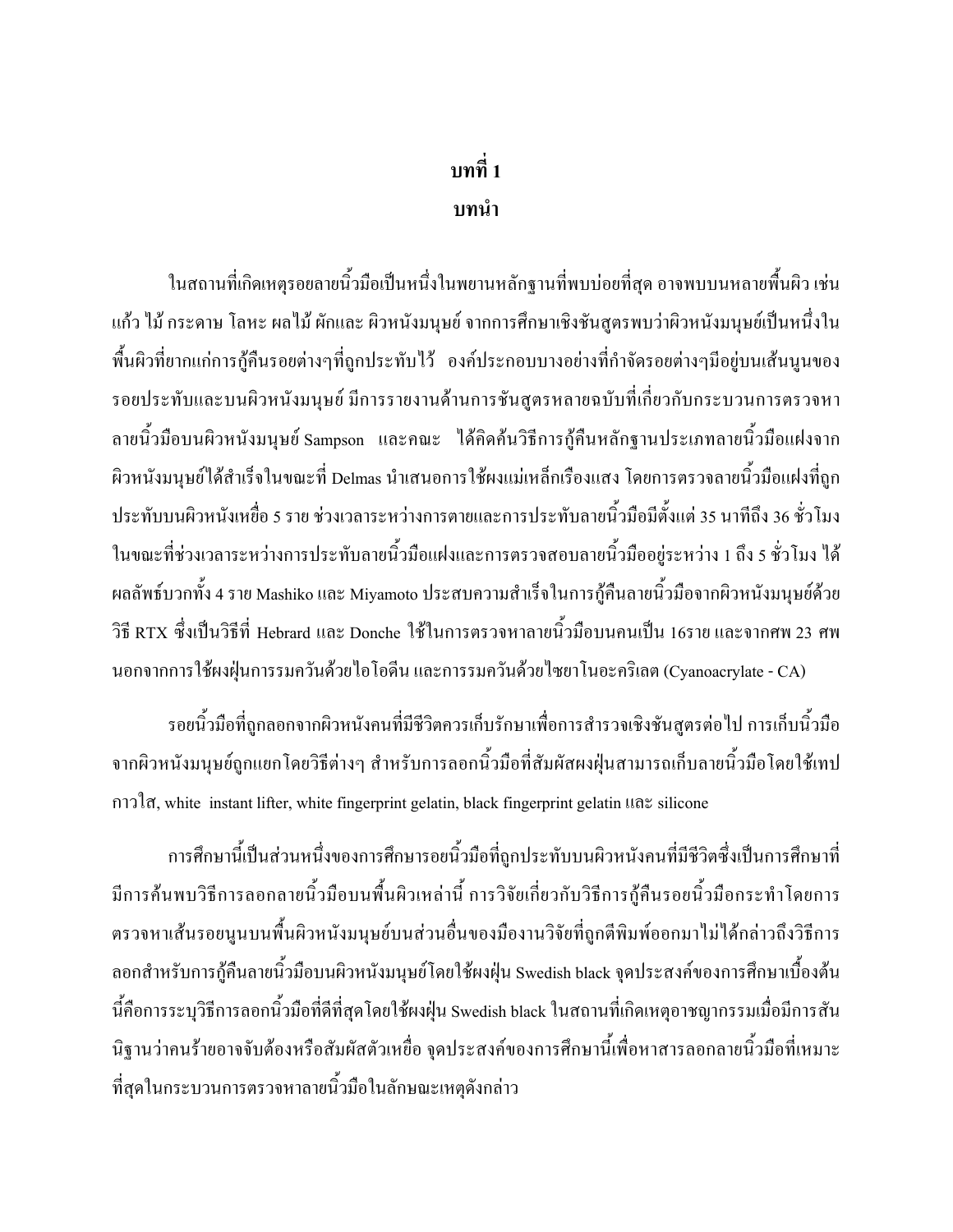#### ำเทที่ ว

#### ทบทวนวรรณกรรม

#### 1. ประวัติความเป็นมาของลายนิ้วมือ

้ มนุษย์มีมือไว้ใช้งานในการหยิบจับของ ดังนั้น ฝ่ามือจะมี ผิวหนังที่มีลักษณะพิเศษ นอกจากจะมีความ หนามากกว่าส่วนอื่นๆ แล้ว ยังมีส่วนที่เป็นสัน (Ridge) และส่วนที่เป็นร่อง (Furrow) ซึ่งจะประกอบขึ้นเป็น ้ลวดลายที่ไม่ซ้ำกันเลย ไม่ว่าจะเป็นที่บริเวณ ปลายนิ้ว บริเวณฝ่ามือ ซึ่งสันและร่องเหล่านี้จะก่อให้เกิดความฝืด ทำให้เราหยิบจับของได้ อย่างง่ายดายและสะดวกมากขึ้น ลายนิ้วมือคือส่วนที่เป็นสันนูนขึ้นมา ตรงบริเวณ ้ผิวหนังส่วนนอกสุดของมือและเท้าของ คน และสัตว์บางชนิด สันนูนที่เกิดขึ้นมาจะเชื่อมกันเป็นแนวมองเห็น เป็นลายเส้น ซึ่งจะมีรูปแบบ และขนาดแตกต่างกันไป ในช่วงชีวิตของคนเรา ลายนิ้วมือเกิดขึ้นตั้งแต่เมื่อตอน เป็นเด็กทารกใน ครรภ์มารดา โดยจะเริ่มปรากฏขึ้นตั้งแต่เป็นตัวอ่อน อายุ 3 ถึง 4 เดือน และจะยังคงอยู่ตลอดชั่ว ี อาย ยกเว้นมีความตั้งใจลบ หรือทำการเปลี่ยนแปลงโดยเทคโนโลยีทางการแพทย์ ไม่เช่นนั้น ลายนิ้วมือ จะยังคง ้อยู่กับเราไปตลอดชั่วอายุ จนกระทั่งเสียชีวิต ลายนิ้วมือจะสลายไปพร้อมกับร่างกาย โลกนี้ไม่มีใครมีลายนิ้วมือ ้เหมือนกัน แต่ละคนจะมีลักษณะเฉพาะ แม้แต่คู่แฝดที่เกิดมาจาก ท้องเดียวกัน เวลาใกล้เคียงกัน หรือที่เรียกกัน ว่า คู่แฝดแท้ ลายนิ้วมือก็ยังมีความแตกต่างกัน ตั้งแต่ เริ่มมีการใช้เก็บและเปรียบเทียบลายนิ้วมือโดยใช้วิธี ิสมัยใหม่ ซึ่งมีมาร้อยกว่าปีแล้ว ยังไม่มีการ ตรวจพบว่ามีการเหมือนกันของลายนิ้วมือ อีกทั้งถ้าจะอธิบายด้วย หลักการทางคณิตศาสตร์ และ วิทยาศาสตร์ ก็มีการศึกษาของ Sir Francis Galton (1892) ซึ่งได้ประมาณไว้ว่า โอกาสที่คนสองคน จะมีลายนิ้วมือเหมือนกันนั้นมีความน่าจะเป็นอยู่ที่ 1/64,000,000,000 ซึ่งเป็นการประเมินค่า โดยใช้ การแบ่งรายละเอียดรูปแบบของลายนิ้วมือออกเป็นส่วนๆ และหาความน่าจะเป็นของการซ้ำกันของ แต่ ิละส่วนนั้น แล้วนำความน่าจะเป็นของแต่ละส่วนมาคูณกันเพื่อหาความน่าจะเป็นทั้งหมด ท่าน Sir Francis Galton นี้เป็นผู้ที่เริ่มทำการวิจัยอย่างจริงจังกับลายนิ้วมือ และถือว่าเป็นบุคคลแรกที่ ศึกษาถึงการใช้ลายนิ้วมือใน ิ การระบุตัวบุคคล เป็นบุคคลแรกที่ทำการพิสูจน์ว่าลายนิ้วมือของแต่ละ คนมีลักษณะเฉพาะ (Individuality) และ ไม่มีการเปลี่ยนแปลงรูปแบบ (Permanence) อีกทั้งยังเป็นผู้ ที่กำหนดและแบ่งแยกประเภทของรูปแบบ ลายนิ้วมือที่ใช้กันอยู่จนถึงปัจจุบันนี้ ลายนิ้วมือถูกใช้ให้เป็นประโยชน์กันมานานมากแล้ว โดยชาวจีนและ ิ ชาวอัสซีเรียนจะเป็นกลุ่มแรก ที่ใช้รอยพิมพ์ลายนิ้วมือบนดินเหนียวแทนการเซ็นซื่อในการค้าขาย ลายนิ้วมือถูก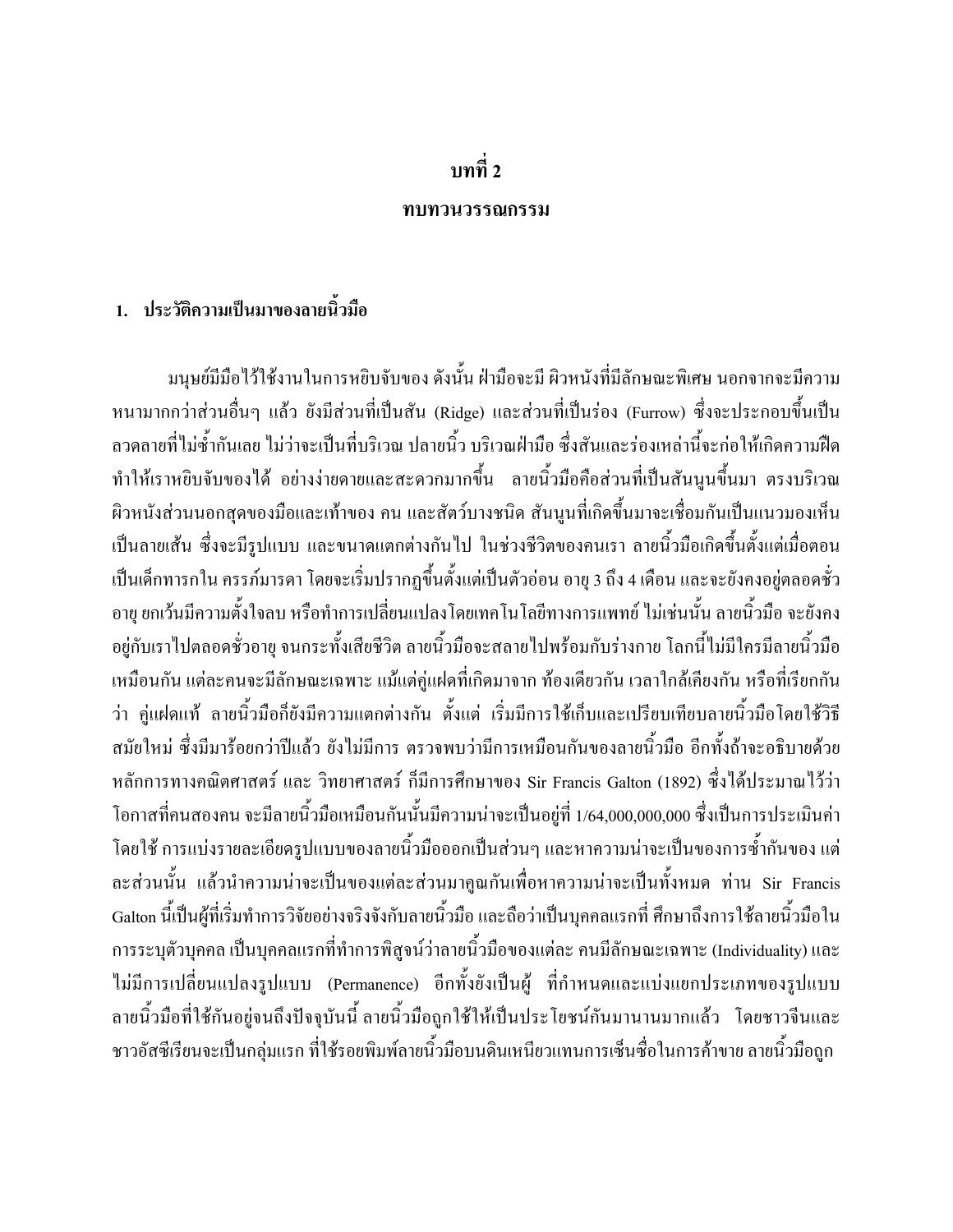นำมาใช้เป็น เครื่องมือในการระบุตัวอาชญากรครั้งแรกในแคว้นเบงกอล ประเทศอินเดีย โดยตำรวจชาวอังกฤษ ชื่อ เซอร์ แอคเวิร์ค ริชาร์ค เฮนรี (Sir Edward Richard Henry) ในปี พ.ศ. 2445



รูปลายนิ้วมือปกติของมนุษย์



ภาพขยายลายนิ้วมือ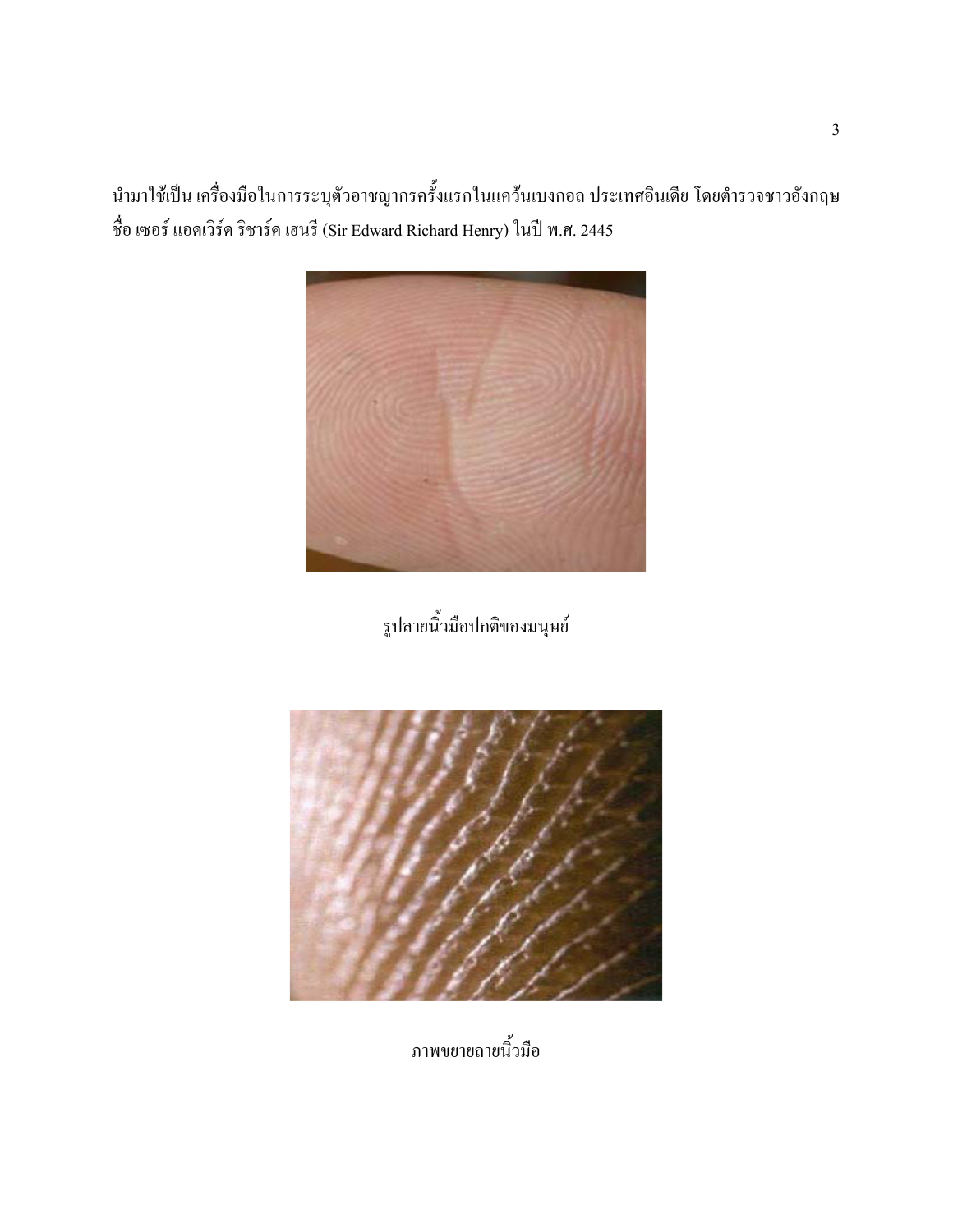# ประเภทของลายนิ้วมือ

ิลายนิ้วมือแบ่งประเภทตามลักษณะการวางตัวของ สันที่นูนขึ้น โดยไม่คำนึงถึงรายละเอียด ย่อยที่ลึกลงไป ี สามารถแบ่งลายนิ้วมือหลักๆ ออกเป็น 4 แบบ ดังนี้

1. แบบพับหวาย (Loop) ประชากร 60 – 70 % มีลายนิ้วมือแบบนี้



รูป ลายนิ้วมือแบบพับหวาย

2. แบบก้นหอย (whorl) ประชากร 25 – 35 % มีลายนิ้วมือแบบนี้



รูป ลายนิ้วมือแบบก้นหอย

3.แบบโค้ง (Arch) ประชากร 5 % มีลายนิ้วมือแบบนี้ ซึ่งแบ่งออกเป็น 2 แบบย่อย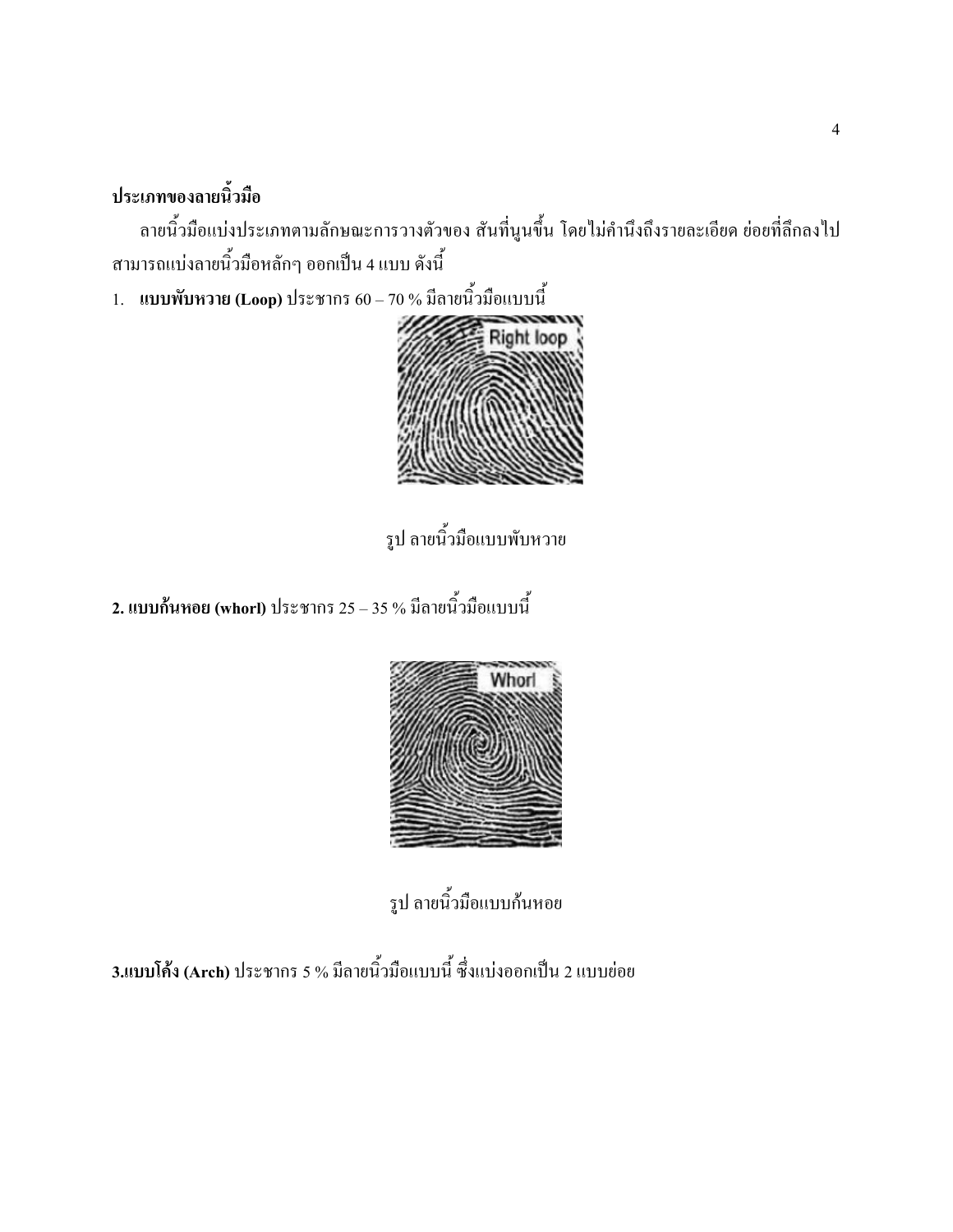

รูปลายนิ้วมือแบบโค้ง

4.แบบผสม (Mixed figure /Composite) ประชากร 1 - 3 % มีลายนิ้วมือแบบนี้



รูปลายนิ้วมือแบบผสม

เนื่องจากตรงส่วนของนิ้วมือมักจะมี เหงื่อ น้ำมัน ฝุ่น รวมถึงเศษละอองต่าง ๆ สะสมอยู่ ดังนั้นเมื่อเอานิ้วมือไป จับภาชนะบางชนิด เช่น แก้ว จะปรากฏรอยนิ้วมือ ตรงส่วนนั้น ซึ่งถ้าทราบ ลายนิ้วมือที่แฝงอยู่ (latent fingerprint) บนแก้วใบนั้นก็จะบอก ได้ว่าใครเป็นคนจับแก้ว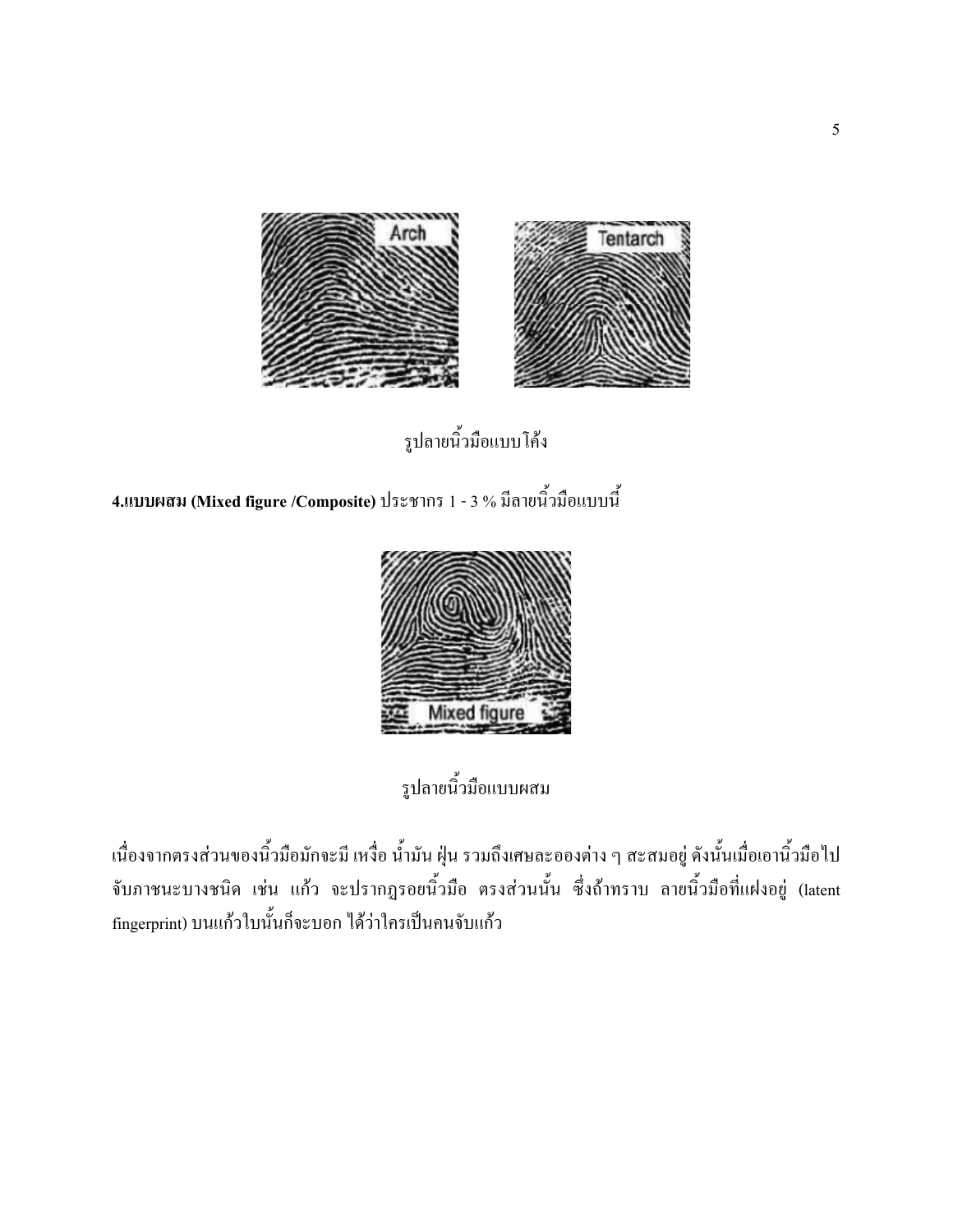ส่วนประกอบของลายนิ้วมือ



รูปส่วนประกอบลายนิ้วมือ

- 1. Bifurcation เป็นจุดที่แยกเส้นออกเป็นหลายเส้น
- 2. Divergence เป็นจุดที่เส้น 2 เส้นที่อยู่ขนานกัน แยกออกจากกัน หรือ เข้ามารวมกัน
- 3. Enclosure เป็นลักษณะที่เส้นแยกออกจากกัน และ กลับมารวมกันเป็นเส้นเดียวกันใหม่
- 4. Endings คือตำแหน่งที่เส้นนั้นสิ้นสุดลง

ในการบันทึกลายนิ้วมือ ก็จะมีการบันทึกตำแหน่งของจุดสังเกตเหล่านี้ไว้ ซึ่งปกติแล้วจะบันทึก ไว้ ี ประมาณ 30-40 จุดต่อ 1 ลายนิ้วมือ และนำข้อมูลมาเปรียบเทียบกับลายนิ้วมือที่สแกนเข้ามาว่า ตรงกันหรือไม่

การตรวจพิสูจน์ลายนิ้วมือ เ<mark>ส้นนูน – เส้นร่อง ( Ridges – Furrows )</mark> ผิวหนังตรงบริเวณลายนิ้วมือ ของมนุษย์ประกอบด้วยลายเส้น 2 ชนิด คือ เส้นนูนและเส้นร่อง

เส้นนูน คือ รอยนูนที่อยู่สูงกว่าผิวหนังส่วนนอก

้เ**ส้นร่อง** คือ รอยลึกที่อยู่ต่ำกว่าระดับของเส้นนูน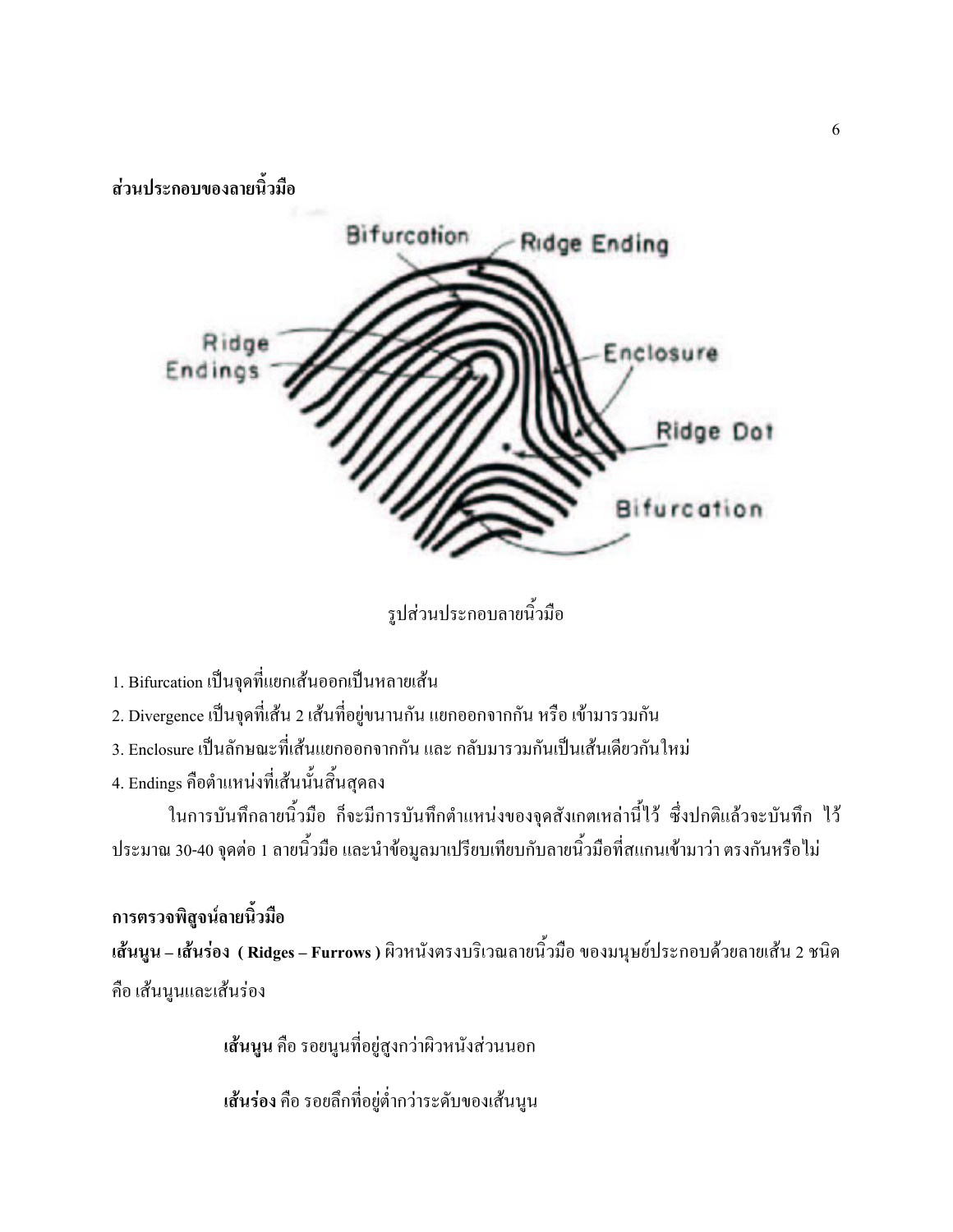จุดสำคัญพิเศษ หรือ จุดตำหนิ ( Special characteristic of minutia ) ถายเส้นที่อยู่บนถายนิ้วมือ ประกอบด้วย ้ ลายเส้นที่มีลักษณะเฉพาะเรียกว่าจุดลักษณะสำคัญพิเศษหรือจุดตำหนิหรือมินูเชีย ดังต่อไปนี้

เส้นแตก (ridge bifurcation หรือ fork) เป็นลายเส้นจากเส้นเดี่ยวที่แยกออกจากกันเป็นสองเส้นหรือ มากกว่า หรือในทางกลับกันอาจเรียกว่าลายเส้นสองเส้นมารวมกันเป็นเส้นเดียว ดังรูป

เ<mark>ส้นสั้น ๆ ( short ridge</mark> ) เป็นลายเส้นที่สั้นแต่ไม่สั้นมากถึงกับเป็นจุดเล็กๆ ดังรูป

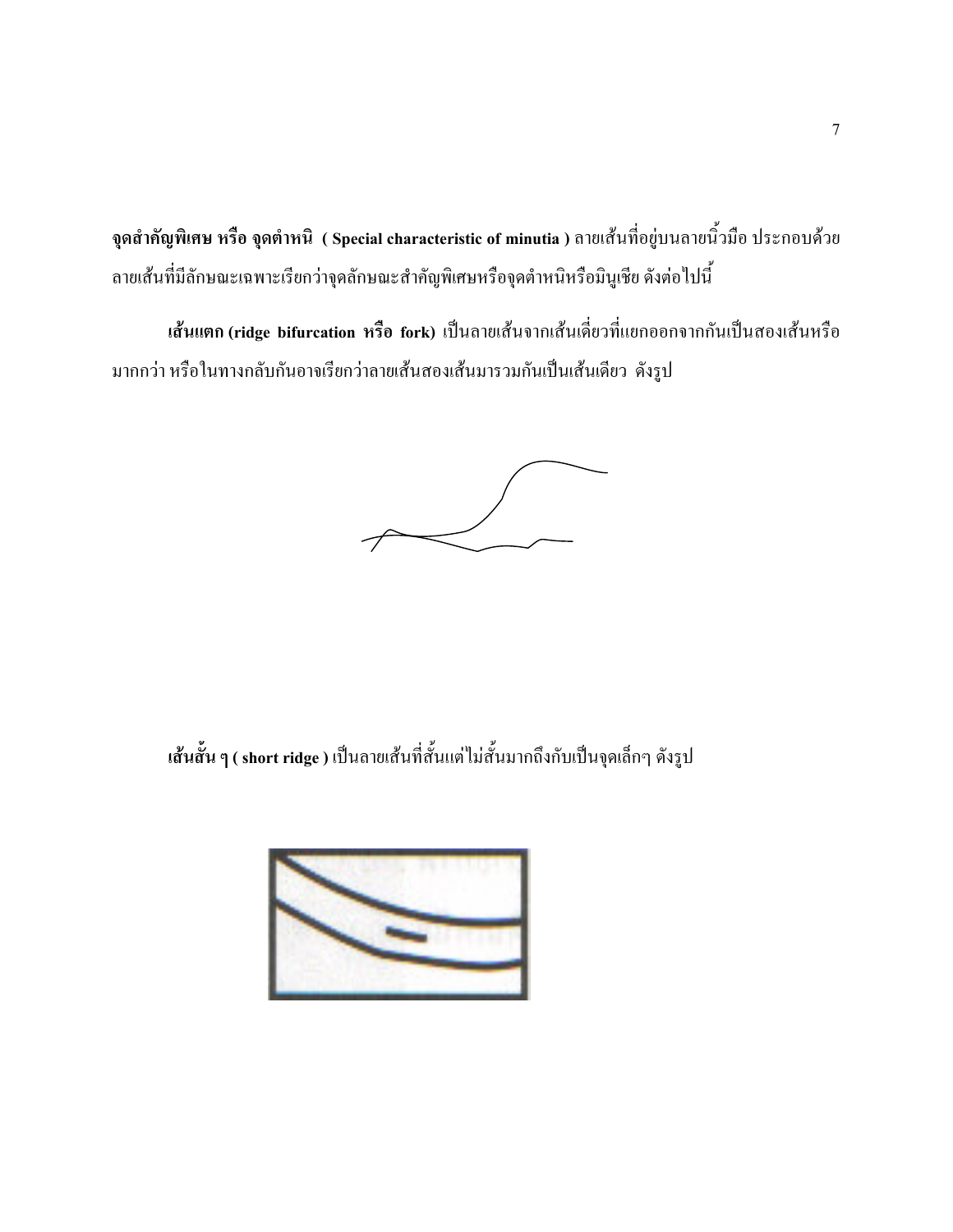เ<mark>ส้นทะเลสาบ (enclosure or lake)</mark> เป็นลายเส้นที่แยกออกเป็นสองเส้น แล้วกลับมารวมกันใหม่ จึงมี พื้นที่ปิดเกิดขึ้น ดังรูป



เ<mark>ส้นขาด (ridge beginning or ending suddenly</mark>) เป็นลายเส้นจากเส้นเดี่ยวที่ขาดออกจากเส้นเดิม ดังรูป



จุด (dot or island) เป็นลายเส้นที่สั้นมากจนดูเหมือนเป็นจุดเล็กๆ ดังรูป

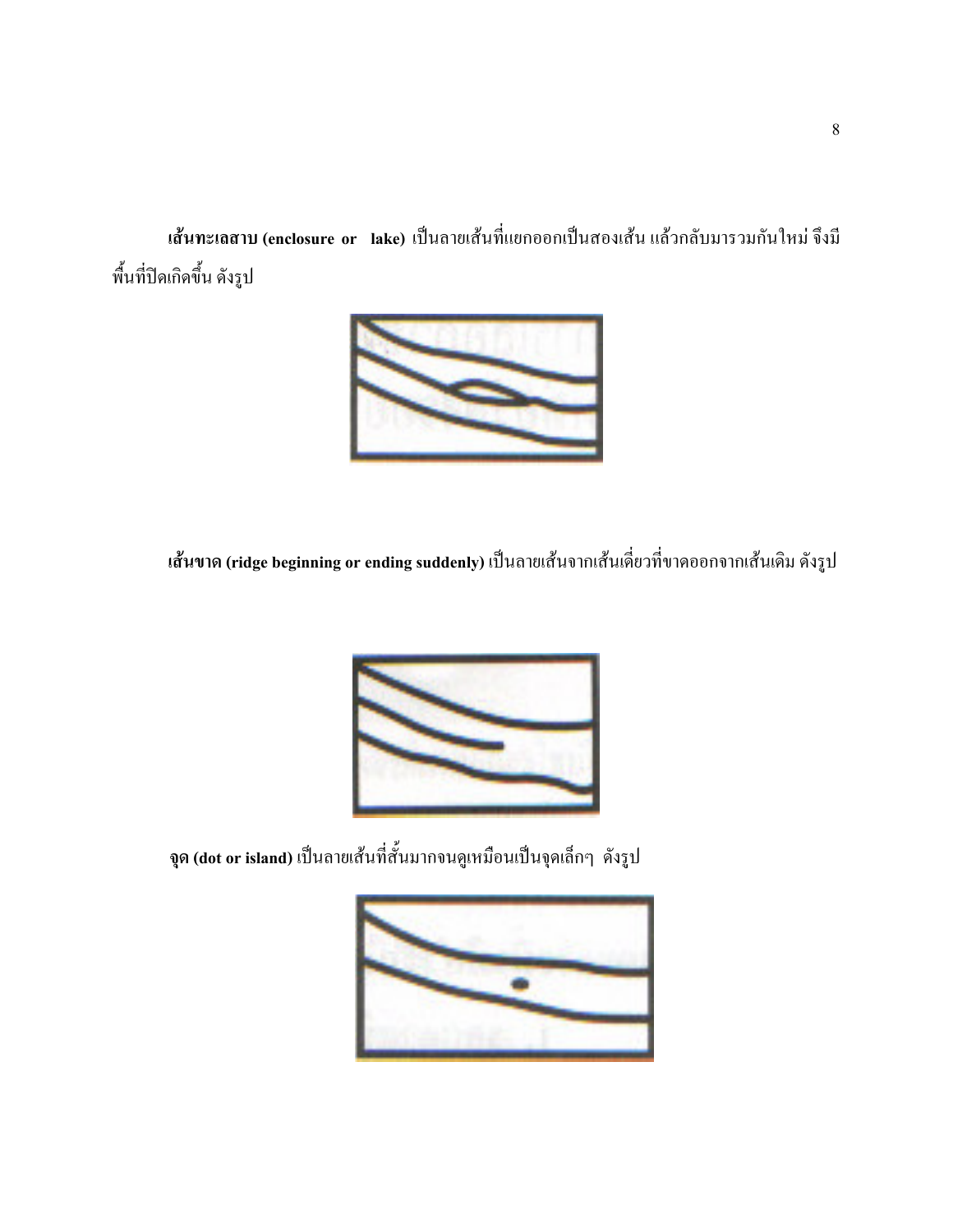ตะขอ (hook) เป็นลายเส้นของเส้นเดี่ยวแต่แยกออกเป็น 2 เส้นโดยที่เส้นหนึ่งสั้นอีกเส้นหนึ่งยาว ดู คล้ายตะขอ ดังรูป



อื่นๆ (miscellaneous) เป็นลายเส้นที่มีลักษณะ ไม่ตรงกับแบบที่กล่าวมาแล้ว เช่น เป็นลายเส้นที่แยกจาก หนึ่งเส้นเป็นสามเส้นเรียก trifurcation ดังรูป



#### หลักการตรวจพิสูจน์เปรียบเทียบลายนิ้วมือ

จากการที่ลายนิ้วมือของมนุษย์นั้นมีลักษณะที่แตกต่างกันเราจึงใช้นิ้วมือของมนุษย์ในการตรวจพิสูจน์ ตัวบุคคลโดยการเปรียบเทียบจากลักษณะตำหนิพิเศษต่างๆ คือ เส้นแตก เส้นขาด เส้นแว่ง ( เส้นทะเลสาบ) และ ี คังกล่าวมาแล้ว ซึ่งการกำหนดจำนวนจุดตำหนิพิเศษที่ตรงกันเพื่อยืนยันว่าลายนิ้วมือนั้นเป็นของบุคคล าด เดียวกันจะต่างกันแต่ละประเทศ ในบางประเทศกำหนดให้ตั้งแต่ 7 จุดขึ้นไป แต่สำหรับประเทศไทยที่กอง ีพิสูจน์หลักฐานนั้นกำหนดไว้ตั้งแต่ 10 จุดขึ้นไป ซึ่งทำให้การลงความเห็นในการตรวจพิสูจน์มีความถูกต้องสูง ิมาก หรือกล่าวได้ว่าไม่มีความผิดพลาดเกิดขึ้นเลย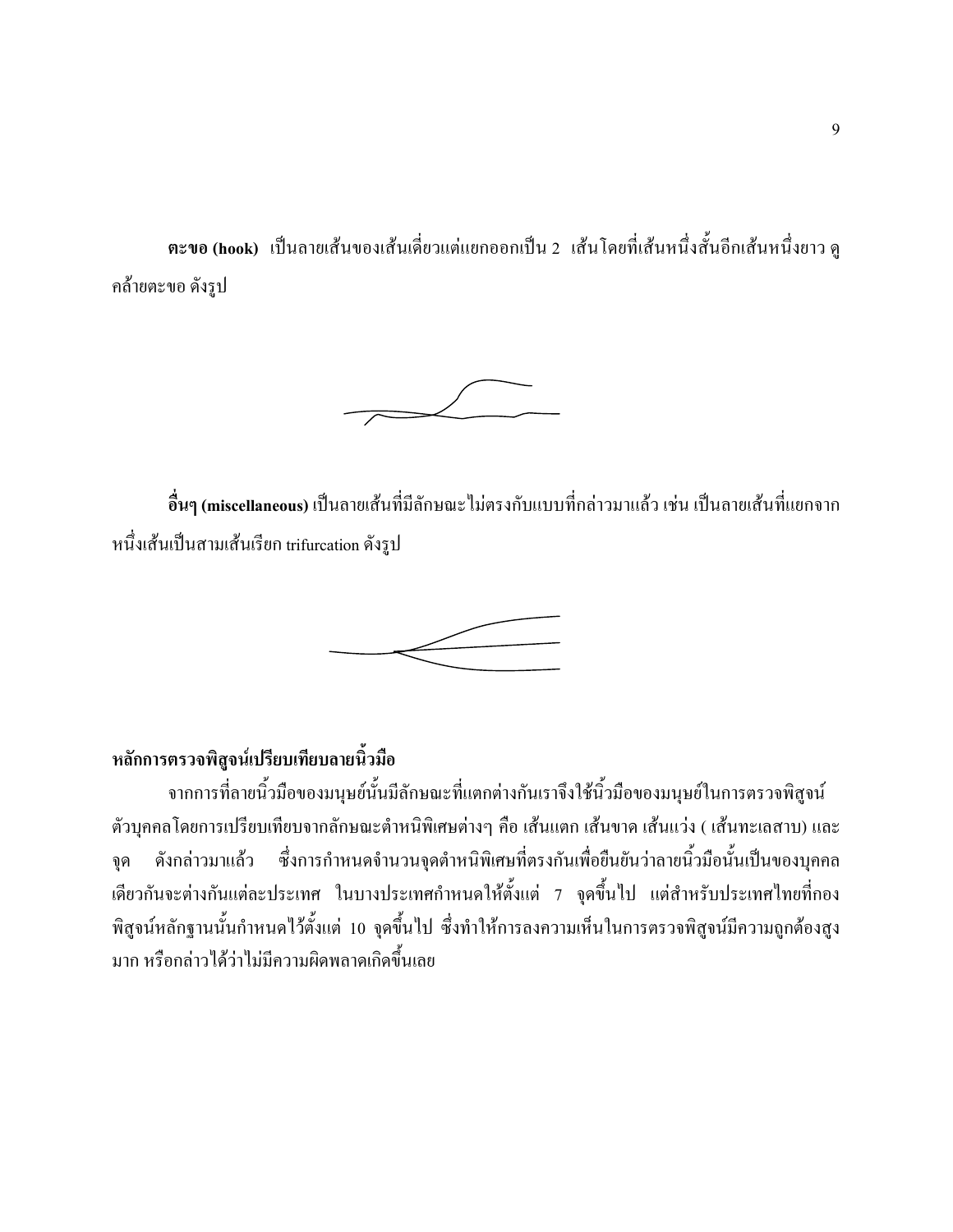

รูปลายนิ้วมือแฝงที่เก็บจากสถานที่เกิดเหตุกับลายพิมพ์นิ้วมือของผู้ต้องหาที่มีจุดตำหนิตรงกัน 12 จุด วิธีการลอกลายนิ้วมือ

ได้แก่ วิธีลอกลายนิ้วมือโดยตรงด้วยเทป ลอกหลังจากปัดผงฝุ่นหรือการใช้สารเคมี และบันทึกภาพถ่าย แล้ว เป็นต้น วิธีเหล่านี้ใช้ได้ผลดีกับรอยลายนิ้วมือเปื้อนฝุ่น น้ำมันหรือไข และรอยลายนิ้วมือเปื้อนเลือด

- วัสดุ / อุปกรณ์ที่ใช้ในการลอกลายนิ้วมือ ได้แก่ เทปเจลลาติน เทปใส เทปไวนีล เทปอื่นๆ

- วิธีการลอกลายนิ้วมือ ใช้เทปโดยตรงเป็นวิธีตรวจเก็บลายนิ้วมือเปื้อนฝุ่น ลายนิ้วมือเปื้อนน้ำมันหรือ

ๆข

วิธีการ

- ใช้เทปที่ผ่านกรรมวิธีเพื่อลอกลายนิ้วมือบนวัตถุที่ได้ใช้สารเคมีที่ผิววัตถุแล้วหรือ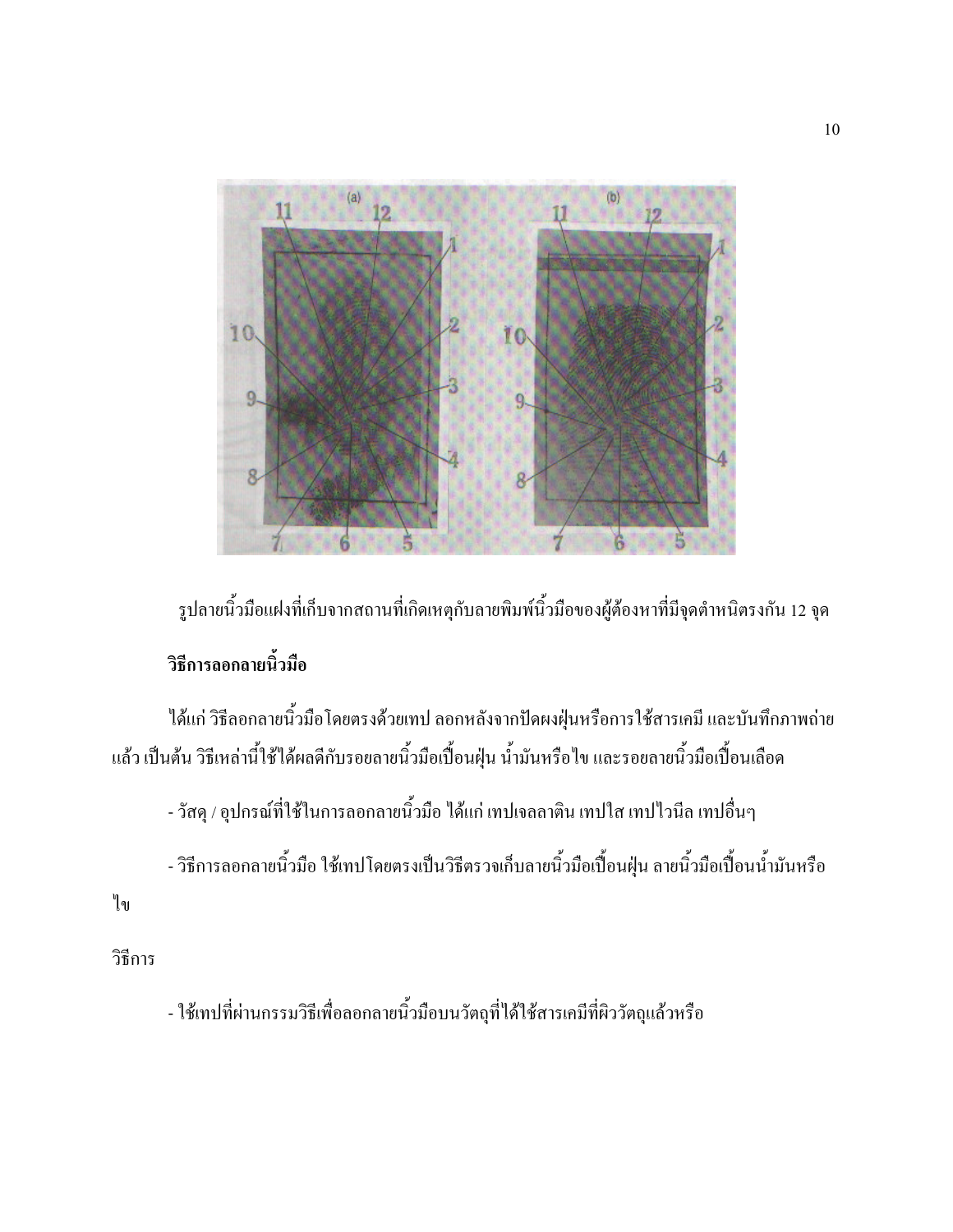- ใช้กรรมวิธีหลังจากลอกลายนิ้วมือแล้วคือใช้สารเคมีทาไปที่ผิวของเทปที่ใช้ลอกหรือใส่ผงฝุ่นลงไป บนเทปหลังจากลอกลายนิ้วมือแล้ว

### หลักในการตรวจเก็บลายนิ้วมือที่มองเห็นชัด

## ลายนิ้วมือเปื้อนฝุ่น

้กรณีที่ฝุ่นมีปริมาณน้อย ลอกลายนิ้วมือโดยตรงด้วยเทปเจลลาตินสีดำ เมื่อใดก็ตามที่ลายนิ้วมือมองเห็น ใม่ชัดหลังจากลอกลายแล้วดึงด้านในของเทปออกทำการบันทึกภาพโดยใช้ไฟส่องจากทางด้านหลังหรือใส่ผง ้ฝุ่นใลโคโปเดียมบนกระดาษที่รองเทปเจลลาตินแล้วกลิ้งใปมา หลังจากลอกลายนิ้วมือแล้ว 7-9 วัน และถ้าดึง ่ ค้านใสของเทปออกเมื่อลอกลายนิ้วมือแล้วพลิกกลับค้านเหนียวขึ้นจุ่มในเอทิลแอลกอฮอล์เป็นเวลา 1-3 นาที ้ ส่วนที่เป็นเจลลาตินฟิล์มจะแข็ง ทั้งนี้เพื่อป้องกันการเปลี่ยนแปลงการลอกลายนิ้วมือบนผิววัตถุที่มีผงฝุ่นจะต้อง เอาผงฝุ่นที่อยู่รอบๆลายนิ้วมือออกไปก่อน ใช้เทปเจลลาตินลอกโดยกดเบาๆ

# ลายนิ้วมือเปื้อนเลือด

ลายนิ้วมือเปื้อนเลือดประทับบนผิววัตถุที่ไม่ดูดซึมสามารถตรวจเก็บลายนิ้วมือโดยตรงด้วยเทปเจลลา ้ติน กรณีที่รอยเริ่มแห้งใช้เทปเจลลาตินเก็บโดยค่อยๆกดเบาๆบนรอยนิ้วมือที่เปื้อนเลือดตามเทคนิคการลอก ดึง ้ กระดาษที่รองเทปเจลลาตินออกหลังจากกระดาษเปื้อนเลือดแล้วใส่ผงฝุ่นอลูมิเนียมบนรอยที่เปื้อนเลือดโดยการ ปัดฝุ่น และลอกโดยใช้เทปเจลลาตินอีกแผ่น

## ลายนิ้วมือเปื้อนน้ำมันหรือไข

้เมื่อผิววัตถแห้งตรวจเก็บโดยใช้ Binio Roll Lifter ถ้าไม่แห้งจะต้องทำให้แห้งในร่มกรณีที่เป็นน้ำมัน หรือไขเหลว ไม่สามารถตรวจเก็บได้ด้วยวิธีนี้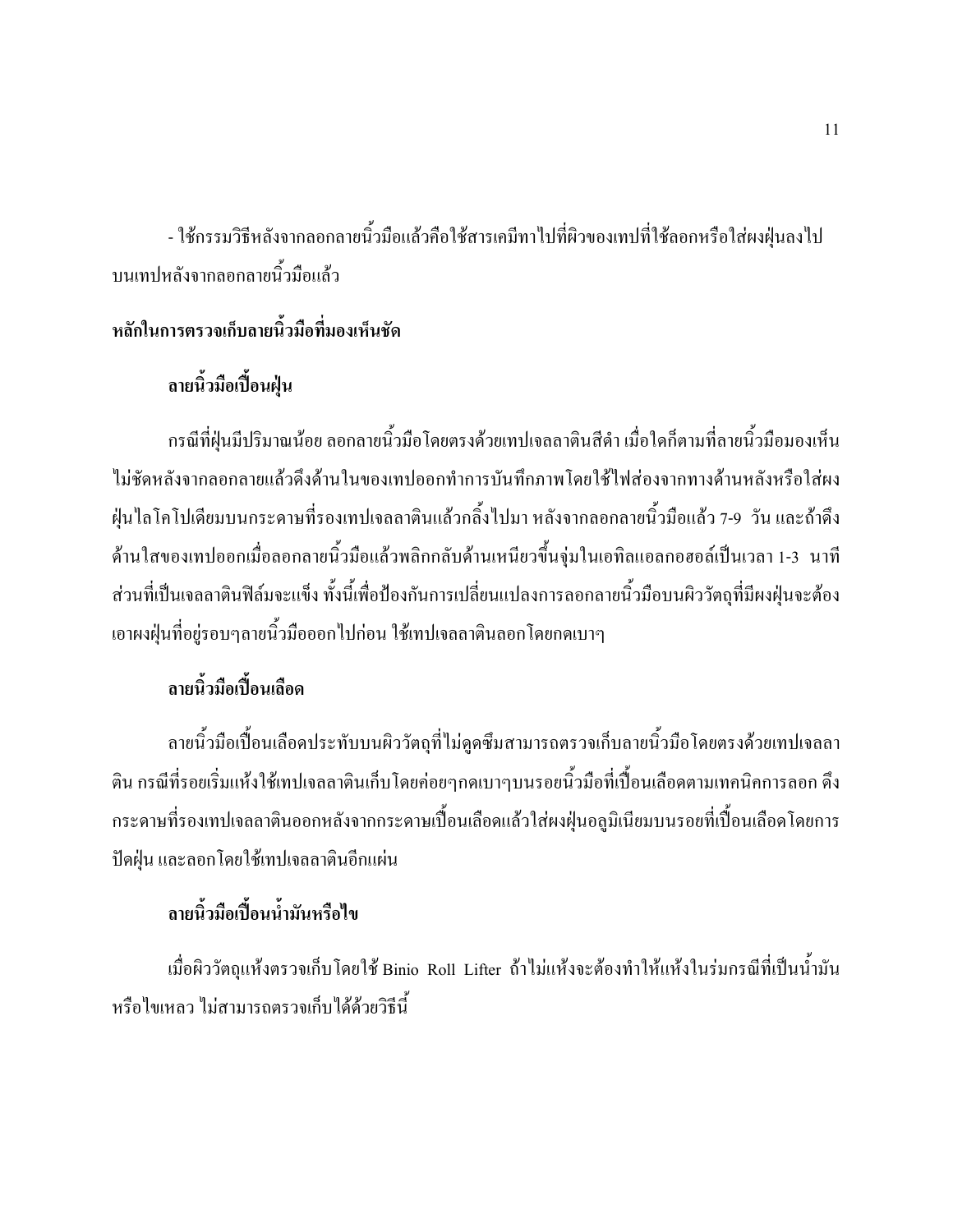# ึบทที่ 3 วัสดุและวิธีการทดลอง

ลายนิ้วมือของอาสาสมัคร 4 คนถูกประทับบนผิวหนังคนมีชีวิต 4 คน ขั้นตอนแรกใช้แสงสำหรับ ี ชันสูตร ( แสงสีขาว ) เพื่อตรวจหารอยนิ้วมือแฝงบนหนังกำพร้าก่อนการประทับรอย ว่าไม่พบร่องรอยบน ิสถานที่สำรวจ ขั้นตอนที่สองติดป้ายบอกหมายเลขบริเวณที่ต้องการตรวจสอบจากนั้นให้อาสาสมัครทั้ง 4 ราย เป็นผู้ชาย 2 ราย ผู้หญิง 2 ราย (อายุ 35-40 ปี) ประทับลายนิ้วมือบนข้อมือของคนที่มีชีวิตซึ่งเป็นบริเวณที่คนร้าย ี สัมผัสกับเหยื่อในระหว่างที่มีการก่ออาชญากรรม( ในกรณีที่ข้อมือหงายเมื่อเหยื่อโดนลาก) อาสาสมัครต้องล้าง มือก่อนการประทับลายนิ้วมือ การประทับลายนิ้วมือทำในห้องทคลองที่มีอุณหภูมิห้อง 22 °C - 26 °C และ ี ความชื้นสัมพัทธ์อยู่ประมาณ 60% เวลาการสัมผัสช่วงการประทับรอยนิ้วมืออยู่ระหว่าง 3 วินาทีและ 5 วินาที ี ลายนิ้วมือถูกกู้คืนทันที และหลังการประทับรอย 1 , 4 ชั่วโมง สภาะต่างๆแต่ละชุดถูกทำซ้ำและถูกตรวจสอบ โดยใช้ผงฝุ่น Swedish black การลอกลายนิ้วมือต่างๆที่ใช้ถูกเก็บในห้องทดลองและอธิบายด้านล่างนี้

้อาสาสมัครทั้ง 4 รายประทับรอยนิ้วมือ 3 และ 5 รอยบนพื้นผิวหนังคนที่มีชิวิต มีตัวอย่างประมาณ 79 ตัวอย่าง ี สำหรับ Swedish black จำนวนตัวอย่างทั้งหมดสำหรับกระบวนการทั้งหมดที่ถูกทำที่เวลาต่างๆคือ 183 ถูก ู้ บันทึกโดยกล้องแคนอน EOS 5D ที่มีความคมชัด 4368x2912

#### 3. วิธีสร้างความคมชัด

3 1 การสำรวจด้วยตา

มีการสำรวจด้วยตาก่อนและมีการตรวจหาลายนิ้วมือแฝงโดยใช้แสงสีขาว 3.2 ผงฝัน / แปรงปัดผงฝัน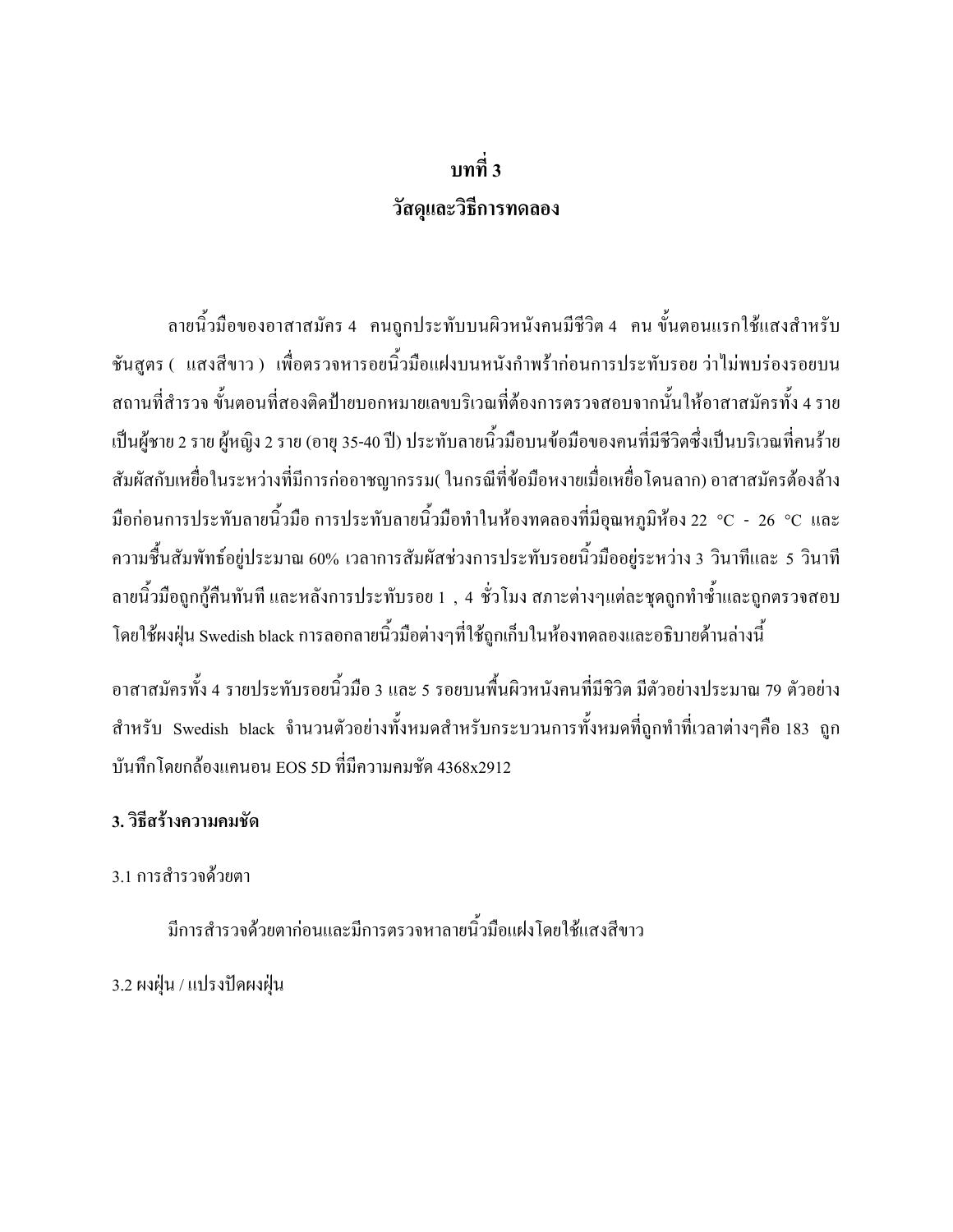ี ตรวจหาวิธีทางกายภาพ โดยใช้ผงฝุ่น Swedish black (100/250 มล) ร่วมกับการใช้แปรงชนิดกลมปัดผง ฝุ่น

3.3 วิธีการลอกลายนิ้วมือ

ใช้สารลอกลายนิ้วมือ 5 ชนิด คือ white instant lifter, white fingerprint gelatin, black fingerprint gelatin ,silicone และเทปกาวใส เพื่อลอกลายนิ้วมือแฝงบนผิวหนัง

white instant lifter ประกอบด้วยแผ่นฟิล์มเป็นกาวโปร่งแสงที่มีแถบปิดด้านที่เป็นสีขาวซึ่งถูกแกะออก ใด้ง่าย แผ่นด้านหลังสีขาวติดอยู่กับแผ่นฟิล์มกาว ด้านหน้าของแผ่นมีข้อความ "ด้านสำหรับการมอง" อยู่ ที่ ้ด้านล่างของแผ่น ด้านหลังมีแผ่นกระดาษที่สามารถเขียนข้อความเช่นวันและหมายเลขคดีได้

เจลาตินสำหรับลอกลายนิ้วมือทั้งสีขาวและสีดำ ประกอบด้วยชั้นเจลาตินบางที่ติดแน่นซึ่งสามารถลอก ิลายยนิ้วมือโดยมียางลินินและแผ่นฟีล์มโพลีเอสเตอร์โปร่งแสงอีกชั้นหนึ่ง ยางลินินขาวด้านหลังนั้นเหมาะ ี สำหรับการเขียนข้อความเช่นวันที่ จำนวน สถานที่เกิดเหตุและอื่นๆ

้ยางซิลิโคนที่ใช้มีชื่อทางการค้า ซิลมาร์ค มีการใช้สารทำให้ซิลิโคนที่ถูกแปะแข็งตัว ในการศึกษานี้เทป ี กาวใสที่ใช้ยาวประมาณ 4 ซม สารละลาย สารเคมีและสารลอกรอยทั้งหมดถูกซื้อจากบริษัท BVDA (Bureau voor Dactyloscopische Artikelen)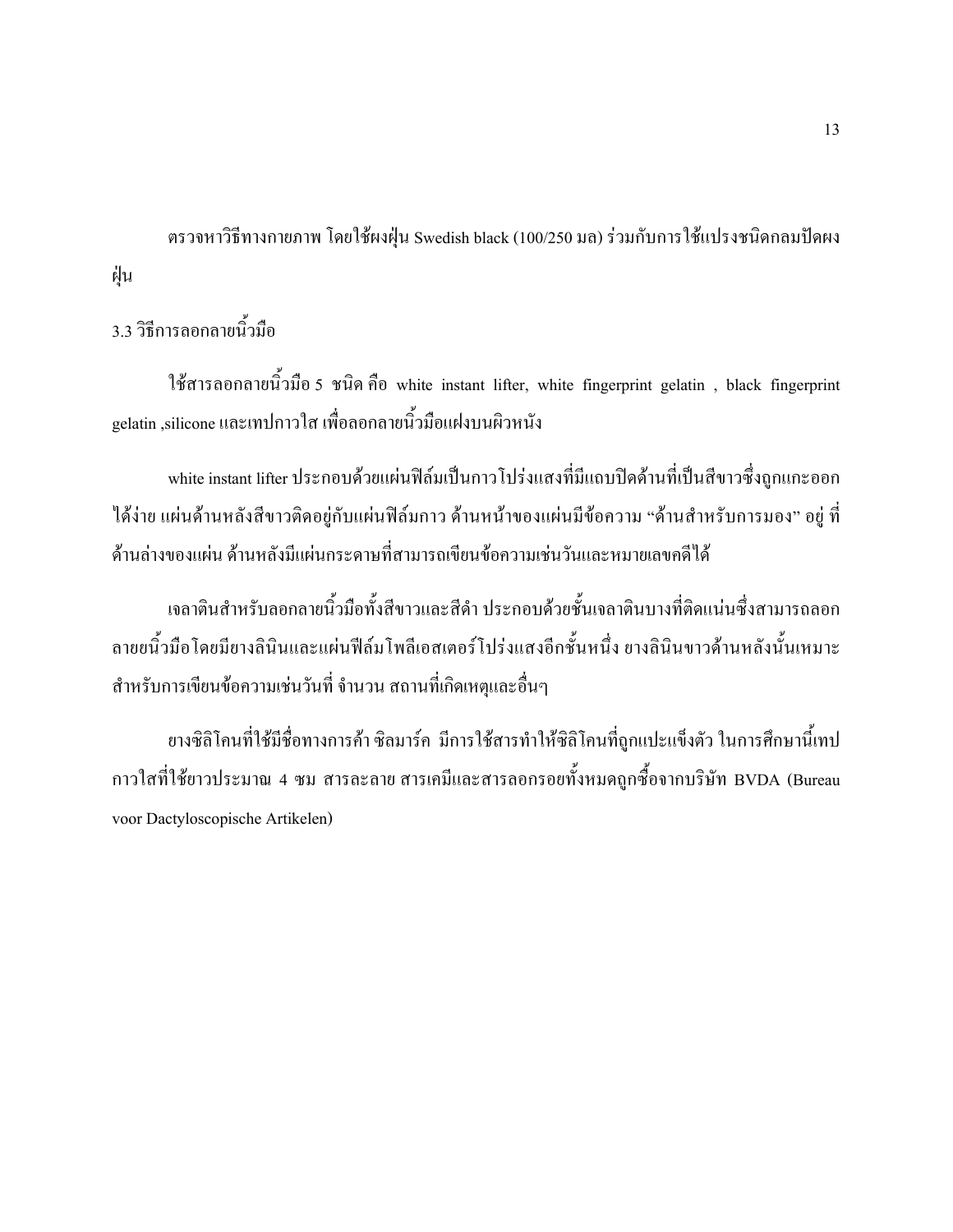#### บทที่ 4

#### ผลการทดลองและการอภิปรายผลการทดลอง

ผลลัพธ์ดีสุดเมื่อพิจารณาการเพิ่มความคมชัดลายนิ้วมือที่สัมผัสสารบนผิวหนังมนุษย์เมื่อใช้ silicone และ white fingerprint gelatin ทั้ง 2 วิธีเส้นนูนของลายนิ้วมือสามารถระบุได้ง่ายดายและสามารถกำหนดลักษณะ ใค้ไม่ว่าพื้นผิวจะเป็นเช่นใด ผลลัพธ์ที่มีประสิทธิภาพน้อยได้มาจากการใช้เทปกาวใสและ white instant lifter ผลลัพธ์เหล่านี้อยู่ในตารางที่ 1 และ 2

| Lifting technique         | Time           | Sample (number) | Finger mark graded: $++$ % | Finger mark graded: $+$ % | Finger mark graded: $-$ % |
|---------------------------|----------------|-----------------|----------------------------|---------------------------|---------------------------|
| Whiteinstant lifter       | Atonce         | 18              |                            | 39                        | 50                        |
| White instant lifter      | 1 <sub>h</sub> | 15              |                            | 20                        | 73                        |
| White instant lifter      | 4 <sub>h</sub> | 15              | 13                         |                           | 60                        |
| White fingerprint gelatin | At once        | 20              | 35                         | 40                        | 25                        |
| White fingerprint gelatin | 1 <sub>h</sub> | 12              | 17                         | 42                        | 41                        |
| White fingerprint gelatin | 4 h            | 12              |                            | 34                        | 58                        |
| Black fingerprint gelatin | At once        | 12              | 40                         | 43                        | 17                        |
| Black fingerprint gelatin | 1 <sub>h</sub> |                 |                            |                           |                           |
| Black fingerprint gelatin | 4 <sub>h</sub> |                 |                            |                           |                           |
| Silicone                  | At once        | 18              | 54                         | 40                        |                           |
| Silicone                  | 1 h            | 16              | 31                         | 44                        | 25                        |
| Silicone                  | 4 <sub>h</sub> | 14              | 35                         | 43                        | 22                        |
| Transparent adhesive tape | At once        | 11              | 18                         | 37                        | 45                        |
| Transparent adhesive tape | 1 <sub>h</sub> | 10              | 10 <sup>10</sup>           | 30                        | 60                        |
| Transparent adhesive tape | 4 h            | 10              | 20                         | 20                        | 60                        |

ี ตารางที่ 1 จำนวนลายนิ้วมือที่เก็บได้บนผิวหนังโดยวิธีการลอกลายนิ้วมือ

ลายนิ้วมือที่ถูกกู้คืนถูกให้คะแนนดังนี้

- ลายนิ้วมือที่ถูกกู้คืนสามารถสังเกตเห็นเส้นนูนได้ทั้งหมดเมื่อมีการถ่ายโอน (++)

- ลายนิ้วมือที่ถูกกู้คืนสามารถสังเกตเห็นเส้นนูนได้บางส่วนเมื่อมีการถ่ายโอน (+)

- ไม่พบลายนิ้วมือเมื่อมีการถ่ายโอน (-)

4.1 ผลการทดลองโดยลายนิ้วมือที่สามารถใช้ได้เมื่อพิจารณาวิธีการลอกลายนิ้วมือ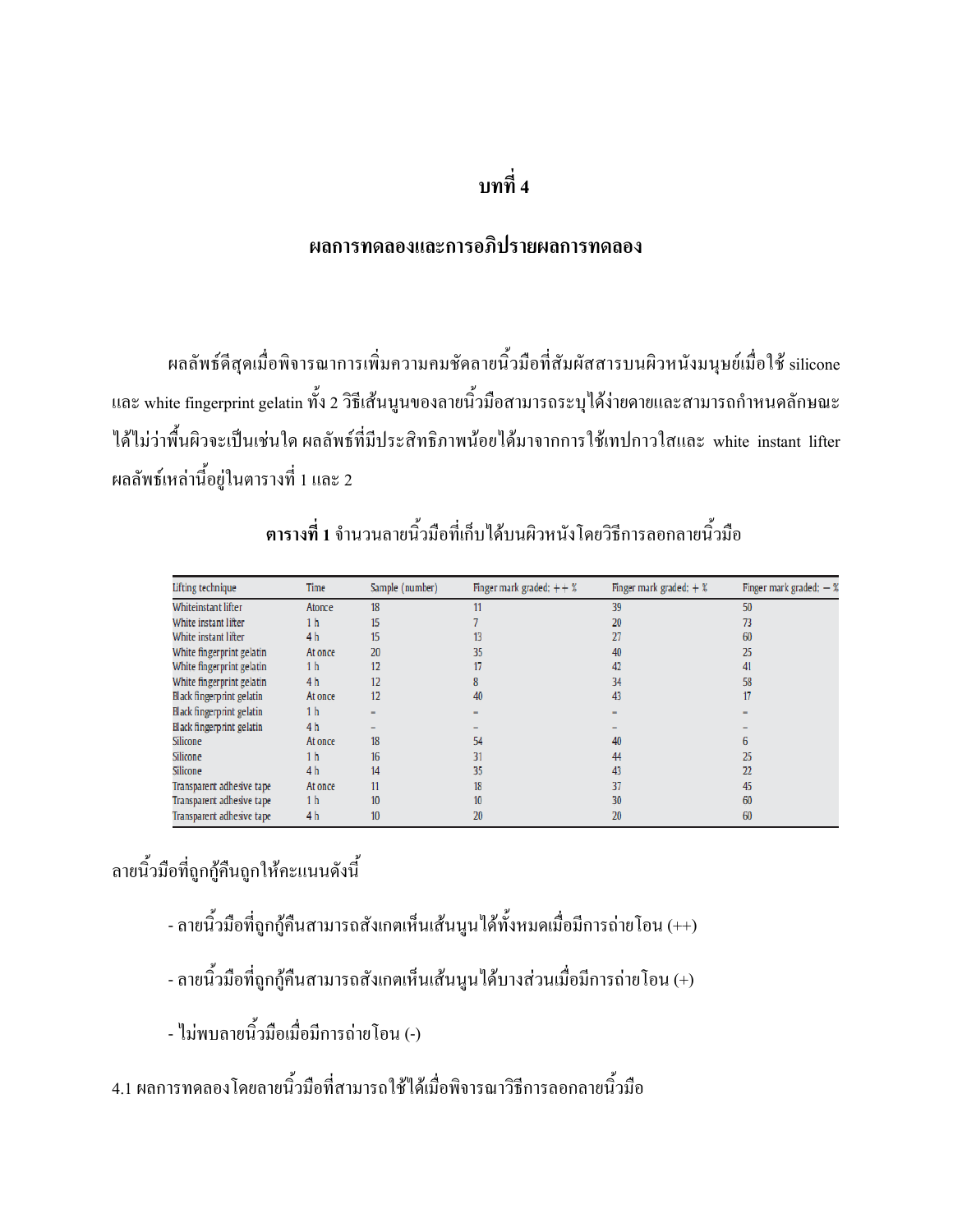| Lifting technique         | Overall average value performance rating |
|---------------------------|------------------------------------------|
| White instant lifter      | 1.49                                     |
| White fingerprint gelatin | 1.78                                     |
| <b>Silicone</b>           | 2.23                                     |
| Transparent adhesive tape | 1.60                                     |

ี ตารางที่ 2 ค่าเฉลี่ยของลายนิ้วมือที่ได้จากการใช้วิธีการลอกลายนิ้วมือ

## 4.1.1 การลอกลายนิ้วมือและการถ่ายโอนทันที

เมื่อใช้ผงฝุ่น Swedish black ผู้เข้าร่วมงานวิจัยลอกตัวอย่างลายนิ้วมือ 79 ตัวอย่างที่ใช้ได้สำหรับการ ี สำรวจต่อไป (++ หรือ +) 18 รอยจากรอยทั้งหมดที่ถูกเก็บรักษาด้วย white instant lifter และมี 50% สามารถถูก ใช้ได้สำหรับการสำรวจต่อไป เมื่อใช้ white fingerprint gelatin 20 รอยถูกรักษาและ 75% สามารถถูกใช้ได้ ี สำหรับการตรวจสอบต่อไป มีแก่ 17% ของรอยที่ใช้ไม่ได้สำหรับการตรวจสอบต่อไปกับ black fingerprint gelatin แต่รอย 83% ถูกตรวจสอบด้วยวิธีใช้แสงเฉียง เนื่องจากจำเป็นต้องใช้เทคนิคเพิ่มเติมเราหยุดใช้เทคนิค ี การรักษานี้ในการสำรวจต่อไป เมื่อใช้ซิลิโคน 18 รอยถูกส่งผ่านและ 6 รอยเท่านั้นไม่เหมาะสำหรับใช้ต่อไป เมื่อมีการใช้เทปกาวใสสำหรับรอยที่ถูกแกะ 11 รอยแสดงว่า 55% สามารถถูกใช้ได้ การส่งผ่านที่เหมาะที่สุดคือ ซิลิโคน white fingerprint gelatin และ black fingerprint gelatin ซึ่งใช้ร่วมกับแสง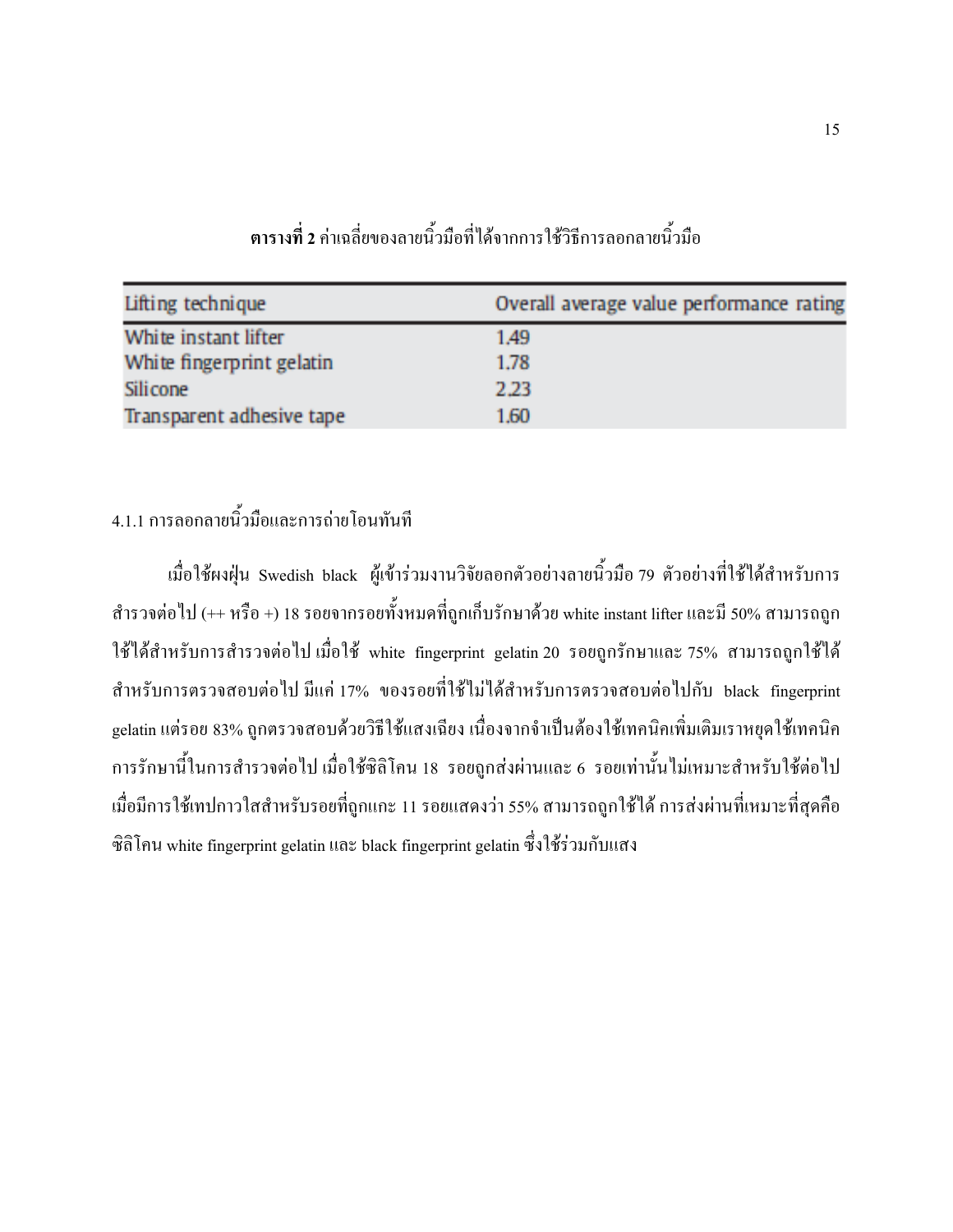

รูปที่ 1 ลายนิ้วมือท่ได้จากการเก็บด้วย Black fingerprint gelatin



รูปที่ 2 ลายนิ้วมือที่ได้จากการเก็บด้วย white instant lifter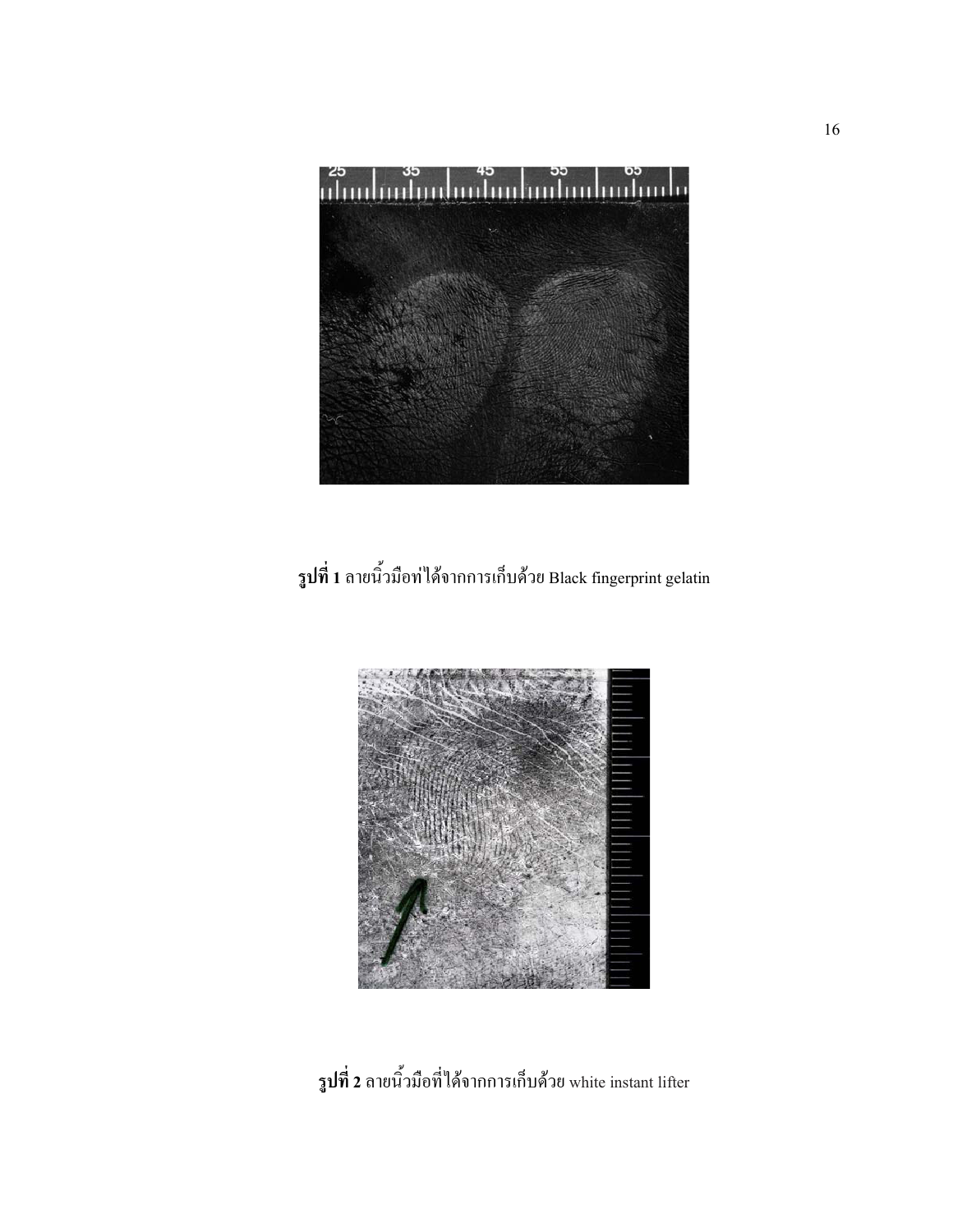

รูปที่ 3 ลายนิ้วมือที่ได้จากการเก็บด้วย Silicone

#### 4.1.2 การลอกลายนิ้วมือและถ่ายโอนหลัง 1 ชั่วโมง

เก็บตัวอย่างของลายนิ้วมือที่ใช้ได้เพื่อการตรวจสอบต่อไป (++ หรือ +)ได้ 53 ตัวอย่าง จาก 53 ตัวอย่าง 15 ตัวอย่างถูกเก็บโดยใช้ white instant lifter และ 50% ใม่เหมาะกับการถูกใช้สำหรับการตรวจสอบต่อไป เมื่อ ใช้ white fingerprint gelatin 12 รอยถูกรักษาไว้และ 59% ใช้ได้สำหรับการตรวจสอบต่อไป เมื่อใช้ซิลิโคน 16 ้ รอยถูกถ่ายโอนและ 75% สามารถถูกใช้ได้ เทปกาวใสถูกใช้สำหรับรอยที่ถูกแกะ 10 รอย พบว่า 40% ถูกใช้ได้ ึการถ่ายโอนที่เหมาะที่สุดเป็นการถ่ายโอนโดยซิลิโคนโดยมีรอย 25% เท่านั้นที่ไม่เหมาะสำหรับใช้ต่อไปและ white fingerprint gelatin มีรอยที่ใช้ได้ 7 รอย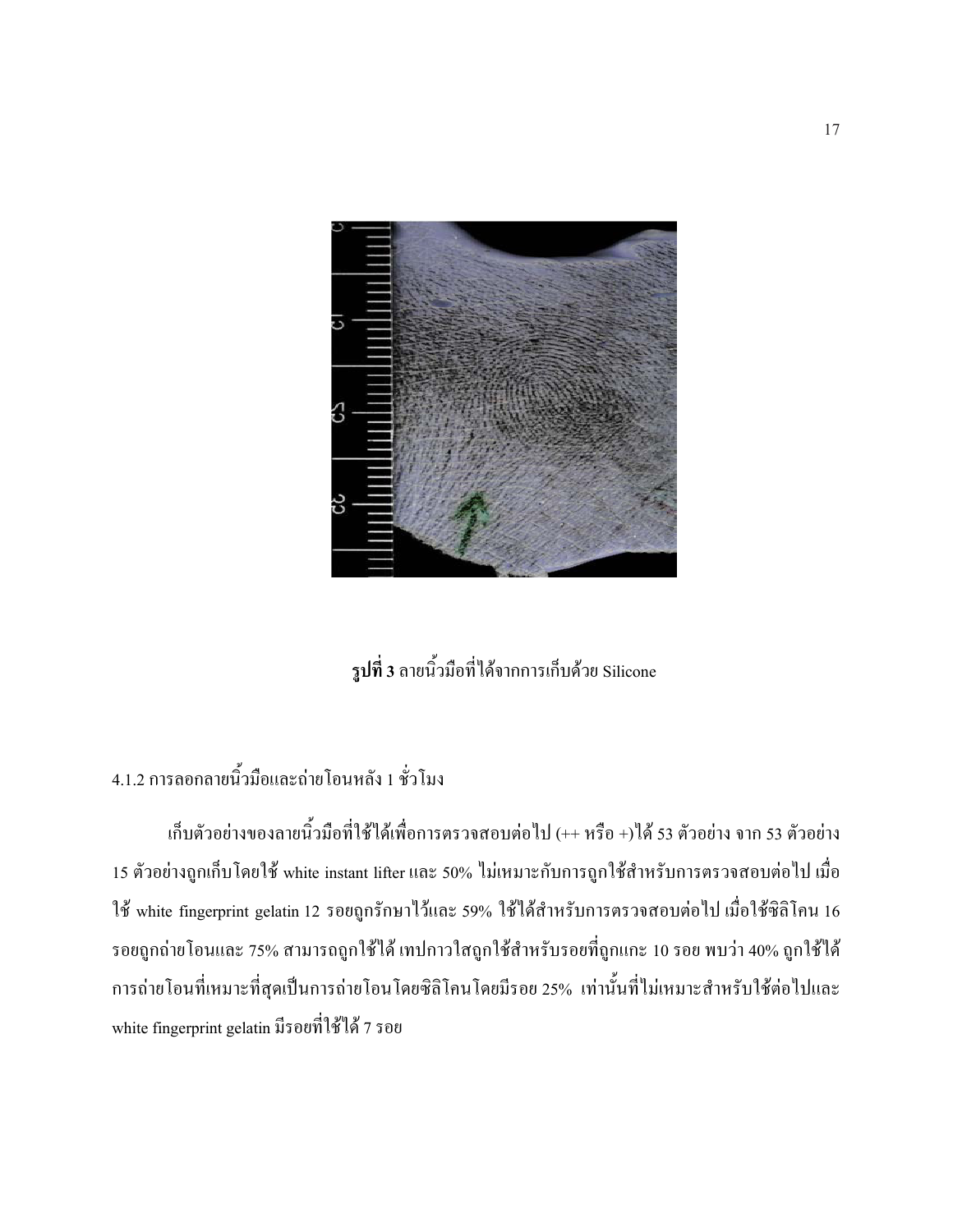

**รูปที่ 4** ลายนิ้วมือที่ได้จากการเก็บด้วย white fingerprint gelatin หลังจากประทับลายนิ้วมือ 1 ชั่วโมง 4.1.3 การลอกลายนิ้วมือและถ่ายโอนหลัง 4 ชั่วโมง

เก็บ ลายนิ้วมือที่ใช้ได้เพื่อการตรวจสอบต่อไป (++ หรือ +) ได้ 51 ตัวอย่าง จาก 51 ตัวอย่าง 15 ตัวอย่าง ถูกเก็บโดยใช้ white instant lifter และ 60% ใม่เหมาะกับการถูกใช้สำหรับการตรวจสอบต่อไป เมื่อใช้ white - fingerprint gelatin 12 รอยถูกรักษาไว้และ 42% ใช้ได้สำหรับการตรวจสอบต่อไป เมื่อใช้ซิลิโคน 14 รอยถูกถ่าย โอนและ 22% ไม่เหมาะสำหรับการตรวจสอบเพิ่มเติม เทปกาวใสถูกใช้สำหรับรอยที่ถูกแกะ 10 รอย พบว่า 40% ้ถูกใช้ใค้ การถ่ายโอนที่เหมาะที่สุดเป็นการถ่ายโอนโดยซิลิโคนโดยมีรอย 22% เท่านั้นที่ไม่เหมาะสำหรับใช้ ต่อไปและ white fingerprint gelatin มี 57% ที่ไม่เหมาะสำหรับการตรวจสอบเพิ่มเติม

4.2 ผลการทดลองโดยการใช้วิธีค่าเฉลี่ย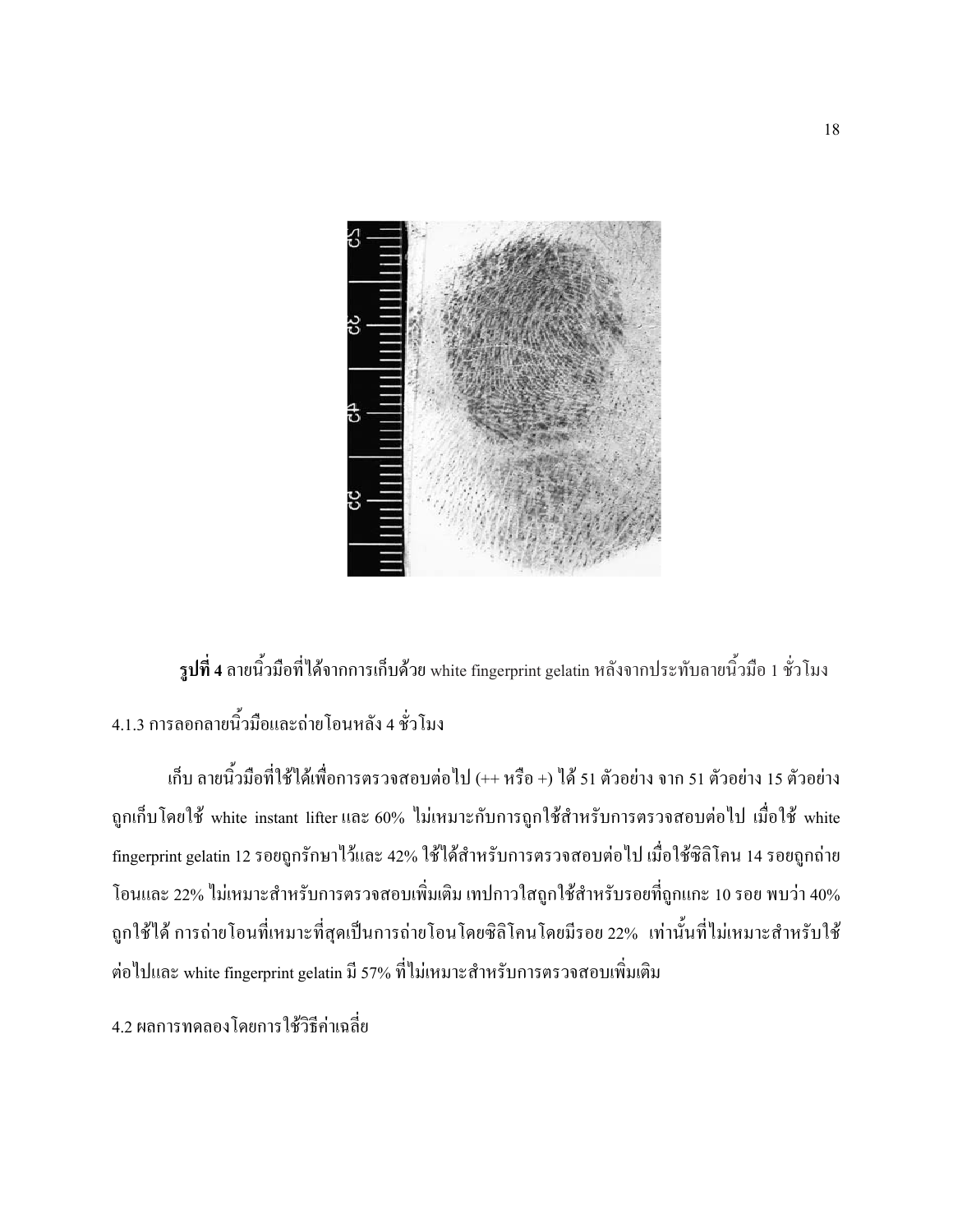มีการเปรียบเทียบสารลอกลายนิ้วมือที่ใช้สำหรับถ่ายโอนลายนิ้วมือที่ถูกแกะ โดยการหาค่าเฉลี่ย ในการ ดำเนินการข้อมูล นำลายนิ้วมือคูณค้วยปัจจัยเพียงพอ (ความถี่) ลายนิ้วมือที่ถูกแกะแต่ละรอยถูกให้คะแนนดังนี้

- ลายนิ้วมือที่ถูกกู้คืนสามารถสังเกตเห็นเส้นนูนได้ทั้งหมดเมื่อมีการถ่ายโอน (++) เป็นหมายเลข 3

- ลายนิ้วมือที่ถูกกู้คืนสามารถสังเกตเห็นเส้นนูนได้บางส่วนเมื่อมีการถ่ายโอน (+) เป็นหมายเลข 2

- "ไม่พบรอยนิ้วมือเมื่อมีการถ่ายโอน (-) เป็นหมายเลข 1 ดังนั้นผลลัพธ์ที่ได้ถูกเพิ่มและแบ่งด้วยจำนวนของรอยที่ ถูกแกะต่อคนในแต่ละวิธี ผลลัพธ์ถูกอธิบายในตาราง 2

ค่าเฉลี่ยเป็นตัวแปรทางสถิติที่สำคัญที่สุด ค่าต่างๆของสัญลักษณ์ทางสถิติถูกกำหนดเป็น  $\pmb{x_1},\pmb{x_2},\pmb{x_3},...,\pmb{x_n},$ ความถี่เป็น $f_{\mathbf{1}}, f_{\mathbf{2}}, f_{\mathbf{3}},..., f_{n}$ และตัวเลขของตัวอย่าง N

Mean ( $\bar{\boldsymbol{X}}$ ) ถูกคำนวนโดยใช้สูตรดังนี้

$$
\bar{x} = \frac{x_1 f_1 + x_2 f_2 + x_3 f_3 ... x_n f_n}{N}
$$

เมื่อใช้การคำนวนนี้ค่าของการถ่ายโอนถูกกำหนดด้วยการอ้างอิงกับการให้คะแนนตัวอย่างตามกฏที่กล่าวถึง ด้านบน การหาค่าเฉลี่ยของตัวอย่างลายนิ้วมือที่ถูกแกะ โดยใช้ผงฝุ่น Swedish black แสดงว่าโดยเฉลี่ยซิลิโคน ได้ 2.23 นี่เป็นผลที่ดีที่สุดเพราะในลายนิ้วมือส่วนใหญ่ที่ถูกกู้ลักษณะทั้งหมดของเส้นนูนที่แยกจากกันสามารถ สังเกตเมื่อมีการถ่ายโอน white fingerprint gelatin ยังให้ผลดีมากโดยมีค่าเฉลี่ย 1.78 อีก 2 วิธีคือเทปกาวใสและ white instant lifter มีค่าเฉลี่ยคือ 1.60 และ 1.49 ตามลำดับ ข้อมูลในตาราง 2 แสดงว่าซิลิโคนและ white fingerprint gelatin เหมาะสมมากสุดสำหรับการถ่ายโอนลายนิ้วมือที่ถูกกู้คืนในการศึกษาครั้งนี้ ผลที่แย่ที่สุดได้ จากการใช้ white instant lifter รูป 1-4 แสคงผลลัพธ์ของการเสริมสร้างลายนิ้วมือโดยใช้ผงฝุ่น Swedish black กับวิธีการลอกลายนิ้วมือต่างๆ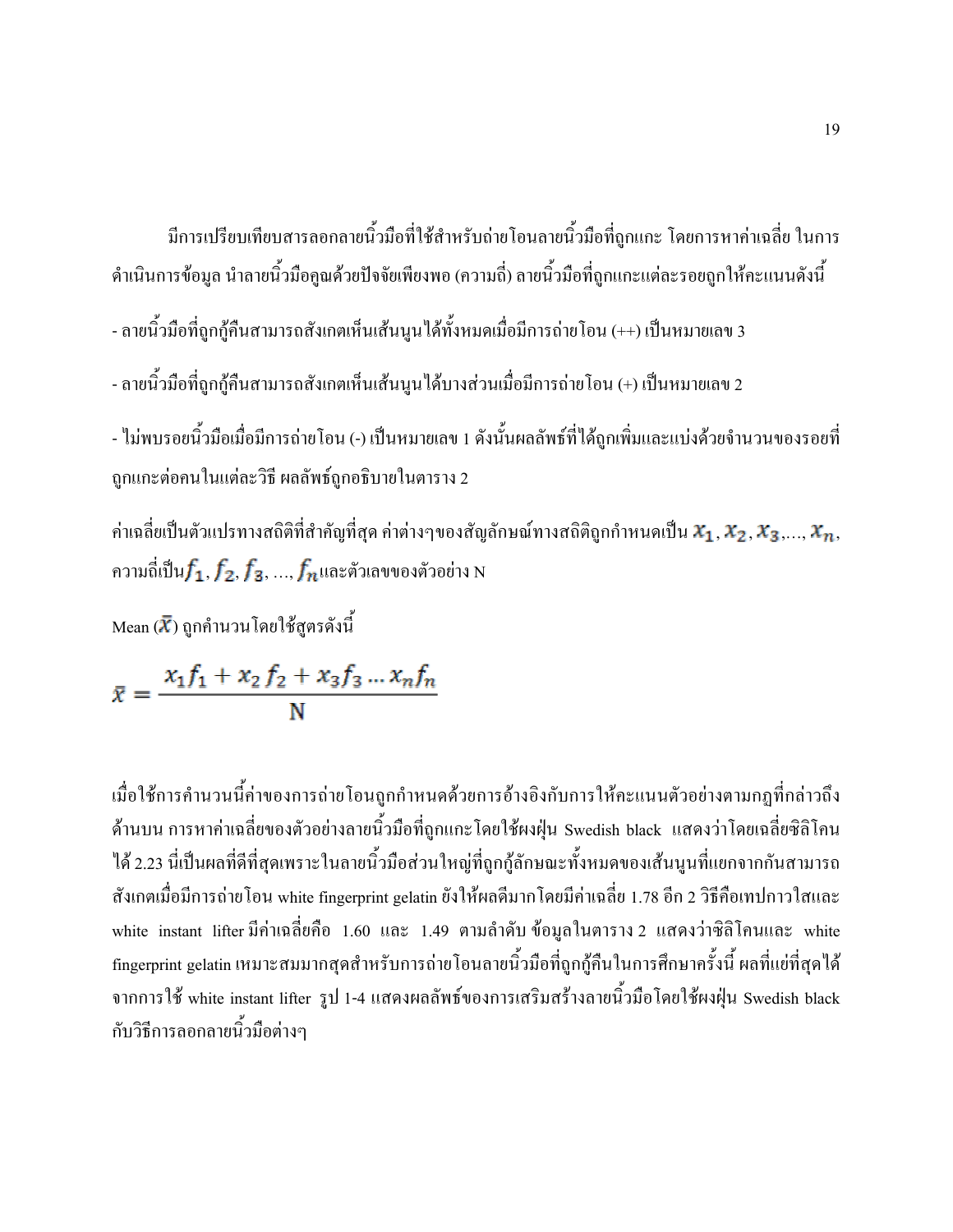#### สรุป

การใช้แปรงปัดผงฝุนบนรอยยังคงเป็นวิธีพื้นฐานที่ซับซ้อนน้อยสุดสำหรับการกู้คืนลายนิ้วมือจาก ผิวหนัง แน่นอนว่ามีความแตกต่างบางประการซึ่งขึ้นอยู่กับประเภทของผงฝุ่น ในการศึกษานี้ผงฝุ่น Swedish black ถูกใช้กู้คืนลายนิ้วมือ และซิลิโคนและ white fingerprint gelatin ถูกพบว่ามีการถ่ายโอนดีสุด ผลที่แย่ได้ จากการใช้ white instant lifter ควรมีการศึกษาเพิ่มเติมเกี่ยวกับวิธีการลอกลายนิ้วมือเหล่านี้บนพื้นผิวหนังคน ตาย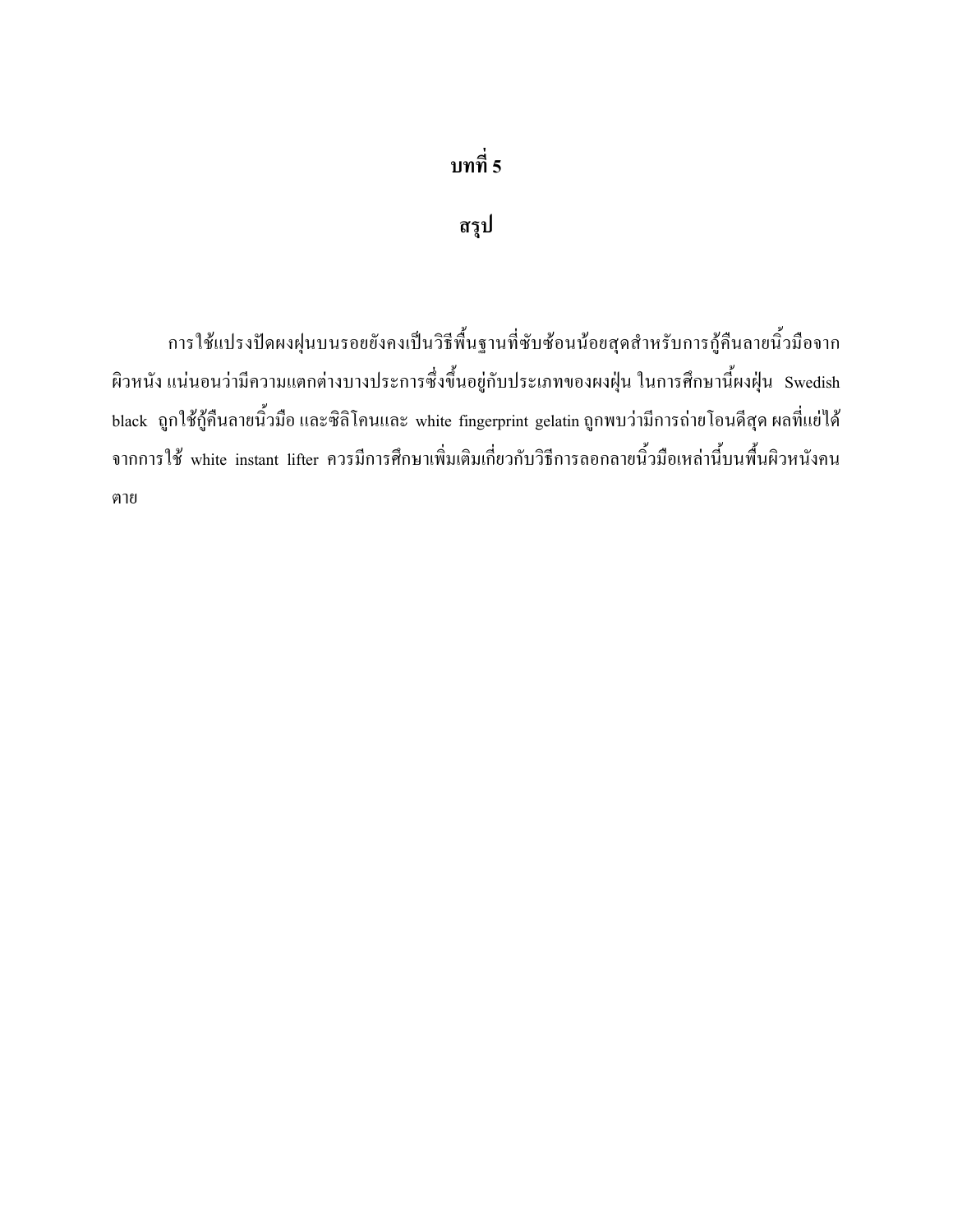#### บรรณานุกรม

- ่ อรรถพล แช่มสวรรณวงศ์, พล.ต.ท. และคณะ. นิติวิทยาศาสตร์ 2 เพื่อการสืบสวนสอบสวน. พิมพ์ครั้งที่ 1. กรงเทพมหานคร : บริษัท ดาวถูกษ์ จำกัด, 2544.
- C. Champod, C. Lennard, P. Margot, M. Stoilovic, Fingerprints and Other Ridge Skin Impressions, Crc Press, London, 2004.
- W.C. Sampson, K.L. Sampson, M.F. Shonberger, Recovery of latent fingerprint evidence from human skin: causation, isolation and processing techniques, KLS Forensics, 1997.
- B.J. Delmas, Latent print recovery from skin surfaces, Fingerprint World, 1987, pp. 35–37.
- K. Mashiko, T. Miyamoto, Latent fingerprint processing by the rutheniumtetroxide method, Journal of Forensic Identification 48 (3) (1998) 279–290.
- J. Hebrard, A. Donche, Fingerprint detection methods on skin: experimental study on 16 live subjects and 23 cadavers, Journal of Forensic Identification 44 (6) (1994) 623–631.
- G.J. Reichardt, J.C. Carr, E.G. Stone, A conventional method for lifting latent fingerprints from human skin surfaces, Journal of Forensic Science 23 (1) (1978) 135–141.
- G.S. Sodhi, J. Kaur, Powder method for detecting latent fingerprints: a review, Forensic Science International 120 (2001) 172-176.
- D.S. Bettencourt, A compilation of techniques for processing deceased human skin for latent prints, Journal of Forensic Identification 41 (2) (1991) 111-120.
- BVDA (Bureau Voor Dactyloscopische Artikelen International), Postbus 2323, 2002 CHHAARLEM www.bvda.com.